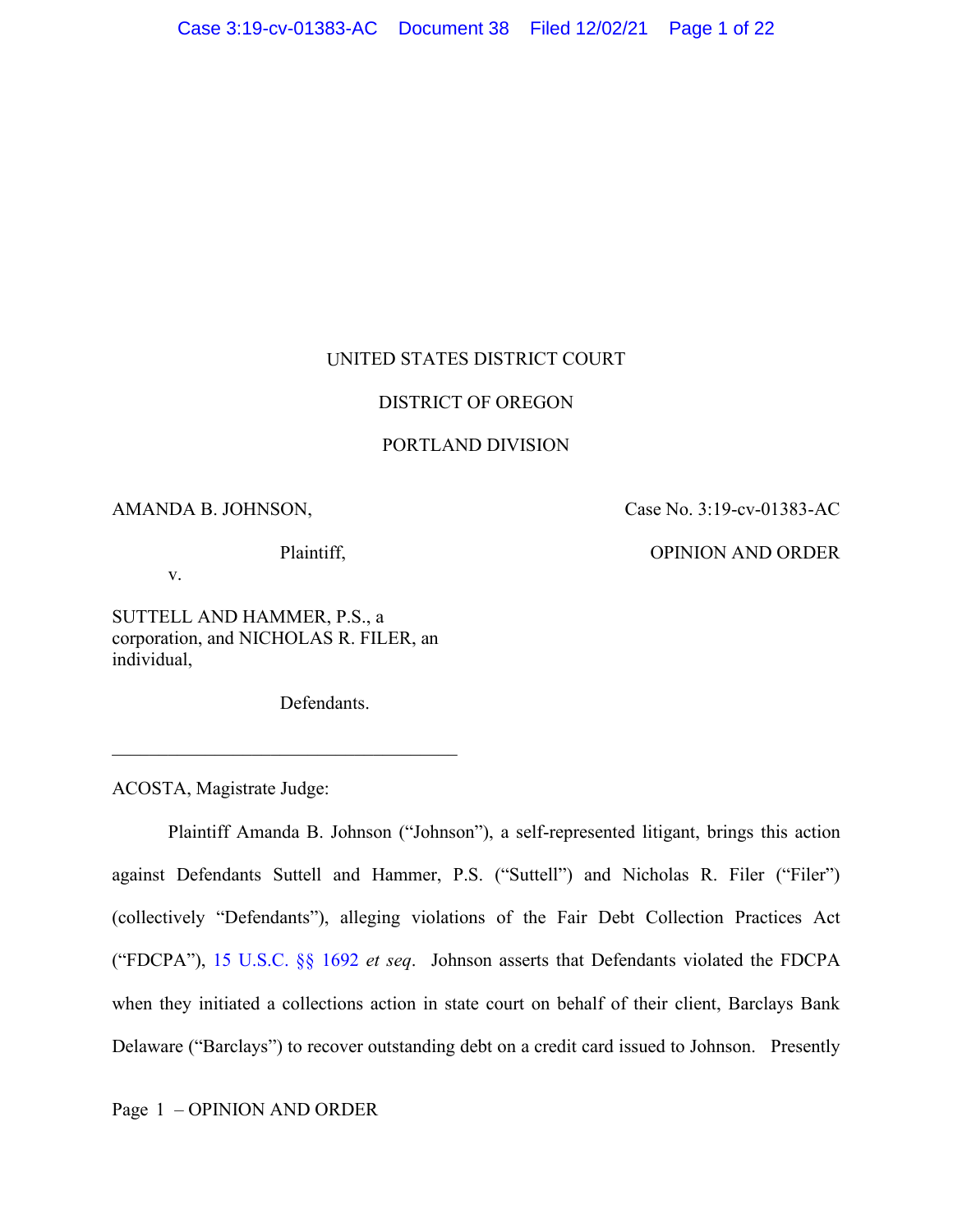### Case 3:19-cv-01383-AC Document 38 Filed 12/02/21 Page 2 of 22

before the court is Defendants' Motion for Summary Judgment. The parties have consented to allow a Magistrate Judge to enter final orders and judgment in this case in accordance with 28 U.S.C.  $\delta$  636(c). For following reasons, Defendants' motion is granted.<sup>1</sup>

# *Preliminary Procedural Matters*

"A trial court can only consider admissible evidence in ruling on a motion for summary judgment." *Holt v. Noble House Hotels & Resort, Ltd.*, 370 F. Supp. 3d 1158, 1164 (S.D. Cal. 2019) (citing *Orr v. Bank of Am., NT & SA*, 285 F.3d 764, 773 (9th Cir. 2002)). "But '[a]t the summary judgment stage, we do not focus on the admissibility of the evidence's form. We instead focus on the admissibility of its contents.'" *Sandoval v. Cnty. of San Diego*, 985 F.3d 657, 666 (9th Cir. 2021) (quoting *Fraser v. Goodale*, 342 F.3d 1032, 1036 (9th Cir. 2003)); *see* FED. R. CIV. P.  $56(c)(2)$ . "If the contents of a document can be presented in a form that would be admissible at trial – for example, through live testimony by the author of the document – the mere fact that the document itself might be excludable hearsay provides no basis for refusing to consider it on summary judgment." *Id.*

Johnson objects to the Declarations of Kevin H. Kono and Nicholas Filer and their attached Exhibits filed by Defendants in support of their summary judgment motion. Johnson predominantly argues that the documents are hearsay and have not been properly verified. (Pl.'s Opp'n at 11, 14, 16.) The court interprets her objections as a move to strike the Declarations and their Exhibits. Johnson's objections lack merit because the documents are clearly business records or public records, or were produced by Johnson herself, as explained in detail below.

 $1$  The court finds this motion suitable for resolution without oral argument pursuant to Local Rule  $7-1(d)(1)$ .

Page 2 – OPINION AND ORDER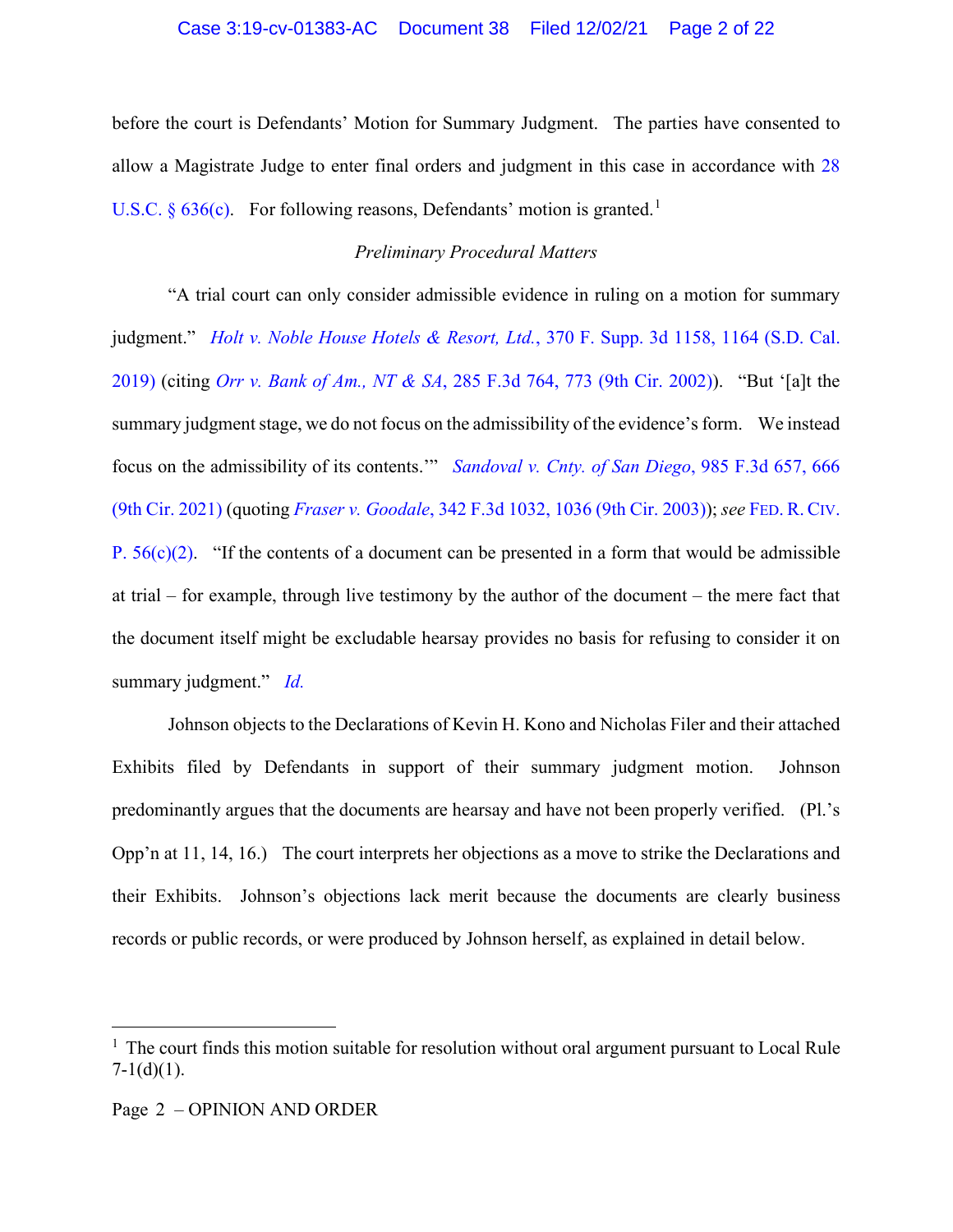Johnson objects to Exhibit 1 of the Kono Declaration which contains monthly credit card billing statements from December 2015 to December 2018 produced by Johnson to Defendants. (Pl.'s Am. Opp'n at 11; ECF No. 34; Kono Decl. Ex. 1, ECF No. 28-1.) Johnson also objects to Exhibit 1 of the Filer Declaration, which similarly contains monthly credit card billing statements from December 2015 to December 2018, but which Barclays produced. (Pl.'s Opp'n at 15-16; Filer Decl. Ex. 1, ECF No. 27-1.) These documents are relevant and would be admissible if authenticated by Johnson's testimony or the testimony of a records custodian. *See* FED. R. EVID. 803(6) (detailing business records exception to hearsay rule). The documents contain Johnson's name, address, and the charges and payment information reflected in the monthly billing statements could be verified. Because its present form would be admissible at trial with proper authentication, Johnson's objections to Exhibits 1 of Kono and Filer's Declarations are overruled and the court declines to strike the exhibits. *See Gray v. Suttell & Assocs.*, 123 F. Supp. 3d 1283, 1295 (E.D. Wash. 2015) (declining to strike credit card statements presented in support of summary judgment because they would be admissible at trial with proper authentication).

Johnson objects to Exhibit 2 of Kono's Declaration, which contains Johnson's bank statements dating from December 2015 to June 2018, produced by Johnson to Defendants during discovery in this action. (Kono Decl. Ex. 2.) The bank statements reflect an address matching Johnson's. (Kono Decl. Ex. 2 at 47.) The documents were produced by Johnson in redacted form, except to show payments made to "Barclaycard Visa Apple." (*See, e.g.,* Kono Decl. Ex. 2 at 4.) Notably, Johnson does not contest the authenticity of her bank statements. *See Landaker v. Bishop, White, Marhall & Weibel, P.S.*, NO. C12-5898 RJB, 2012 WL 6025741, at \*3 (W.D. Wash. Dec. 4, 2012) ("Plaintiff may not challenge documents that he previously provided without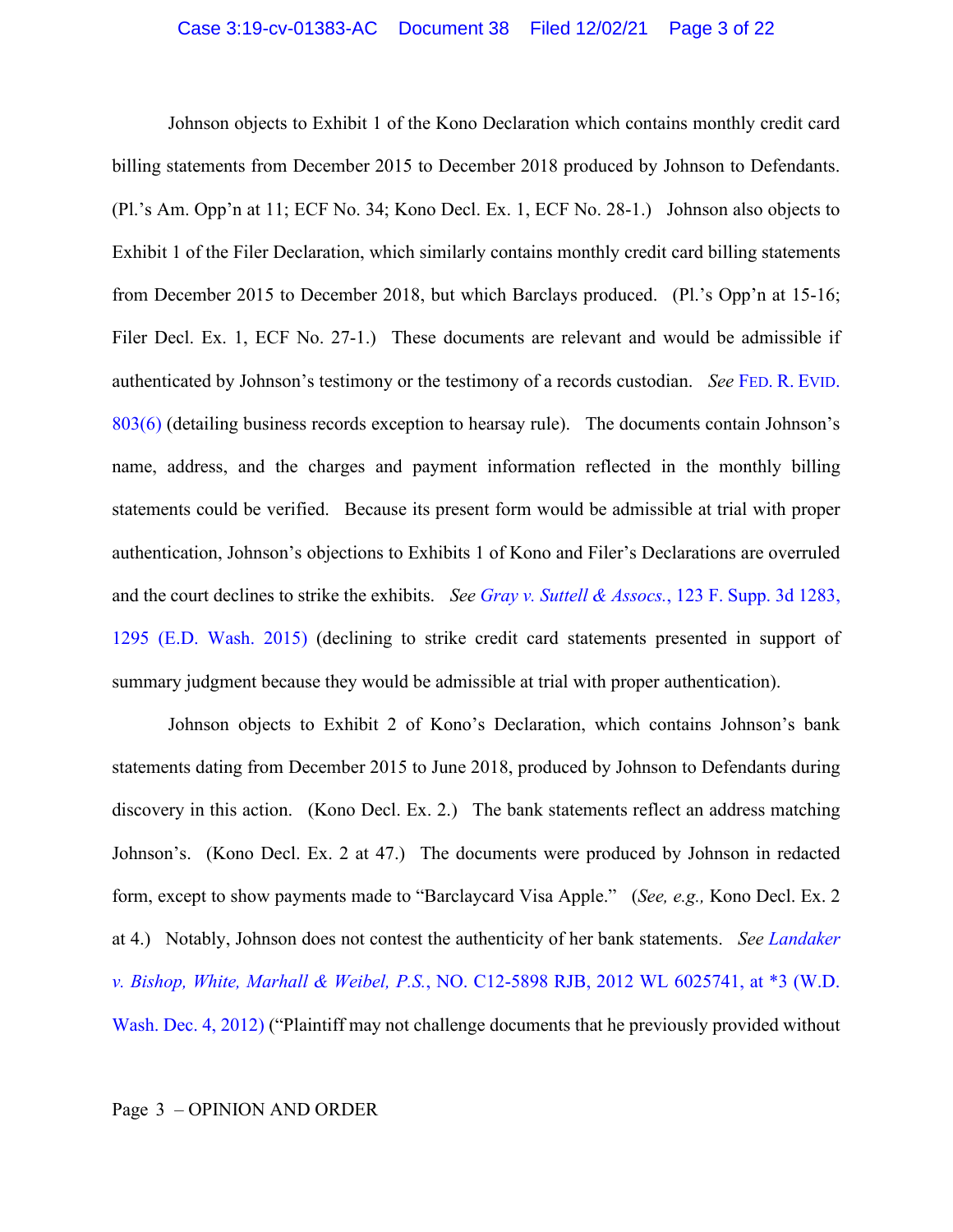### Case 3:19-cv-01383-AC Document 38 Filed 12/02/21 Page 4 of 22

objection to their authenticity.") These documents are relevant and could be authenticated with Johnson's testimony; accordingly, the court declines to strike Exhibit 2.

Johnson objects to Exhibit 3 of Kono's Declaration, which contains documents produced by Johnson to Defendants during discovery in this lawsuit. The documents are emails confirming purchases made with a credit card ending in digits 6576 and referencing Johnson, either as the cardholder, recipient, addressee, or traveler. (*See, e.g.,* Kono Decl. Ex. 3 at 2 (reflecting airline tickets with traveler identified as Johnson), Ex. 3 at 9 (reflecting books purchased and shipped to Johnson).) Johnson does not contest that the documents are authentic; rather she contends that she did not understand their import when she produced them. Relevancy, not a party's opinion of the importance of a document, determines the document's admissibility. Because these documents are relevant and could be authenticated at trial with Johnson's testimony; accordingly, the court declines to strike Exhibit 2.

Johnson objects to Exhibit 4 of Kono's Declaration, which is a chart created by Kono crossreferencing charges on the credit card account with documents produced by Johnson, including the confirming emails, payments to the Barclays Visa Apple from the bank statements, and the monthly billing statements in Exhibits 1, 2, and 3 discussed above. The court concludes that the contents of the chart are relevant and would be admissible at trial if accompanied by appropriate authenticating testimony and, if necessary, the original source documents. Therefore, the court declines to strike Exhibit 4. *See Gray*, 123 F. Supp. 3d at 1296-97 (admitting flow chart on summary judgment because its contents could be authenticated by witness testimony at trial).

Page 4 – OPINION AND ORDER Johnson objects to Exhibit 5 of Kono's Declaration and Exhibit 7 of Filer's Declaration, which are copies of letters authored by Johnson entitled "Notices of Dispute" and sent to individuals at Barclays Bank PLC in London, England. (Kono Decl. Ex. 5 at 1-54, ECF No. 28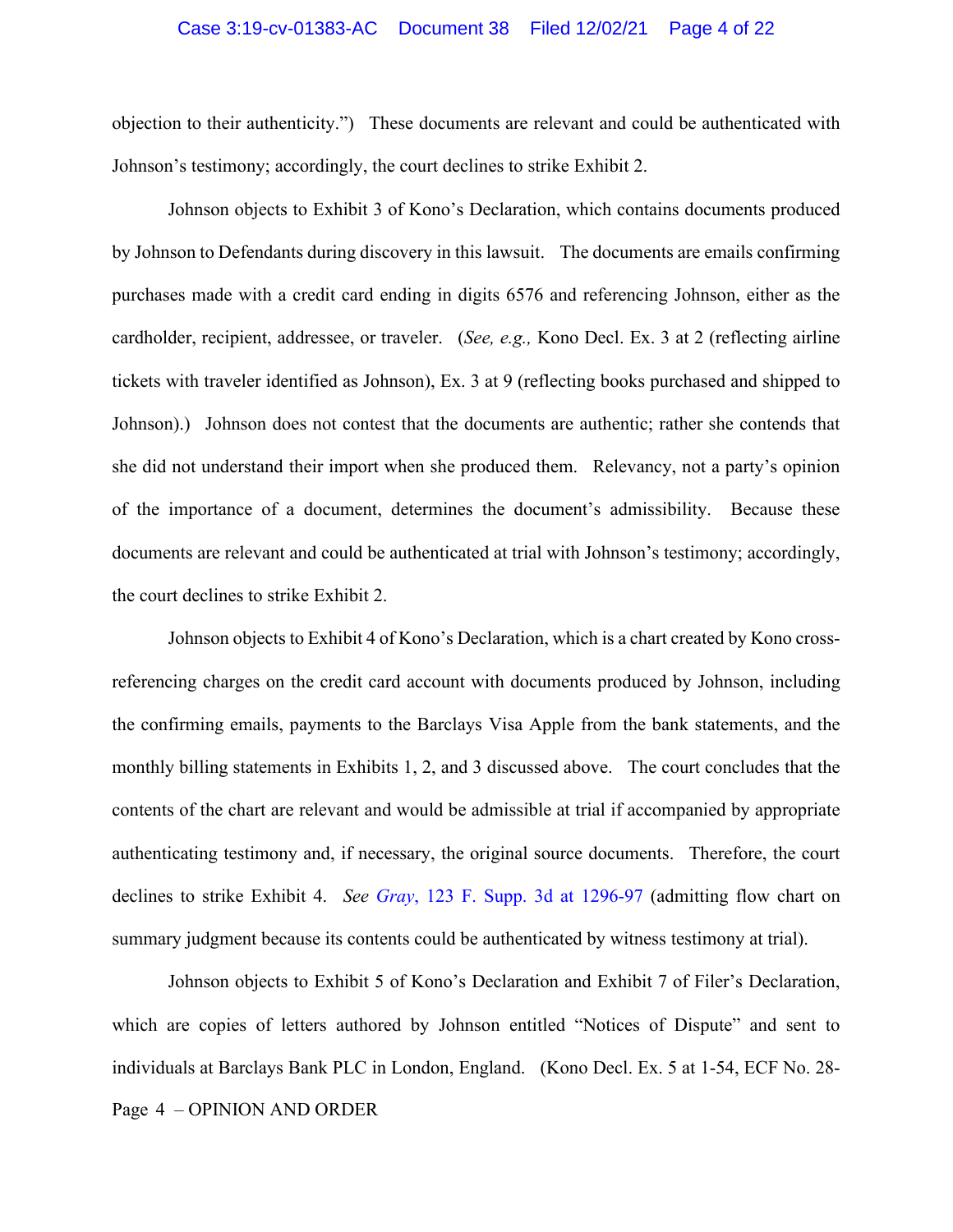5; Filer Decl. Ex. 7 at 38-83, ECF No. 27-7.) Defendants represent they obtained the Notices of Dispute from Johnson during discovery in this lawsuit, and that several of the Notices also were attached to her Answer and Affirmative Defenses filed in the State Court Action. The documents are relevant and could be authenticated by Johnson's testimony at trial. Thus, the court declines to strike them.

Johnson objects to Exhibit 6 of Kono's Declaration, which consists of a copy of a letter from Deven Daniel of Barclays Bank Delaware to Johnson produced by Johnson during discovery in this lawsuit and attached documents, all supporting that Johnson opened the credit card account. (Kono Decl. Ex. 6, ECF No. 28-6.) Johnson does not dispute that she opened the account; rather she contests that Barclays owns the account. Exhibit 6 is relevant and could be authenticated at trial by testimony of Mr. Daniel or another records custodian. *Gray*, 123 F. Supp. 3d at 1296 (providing that loan schedule and servicing agreement could be authenticated and declining to strike it on summary judgment). Thus, the court declines to strike Exhibit 6.

Johnson objects to Exhibit 7 of Kono's Declaration, which is an email from Johnson to the court regarding this lawsuit and which she copied to Kono. The email is relevant and the document can be authenticated at trial by Kono or Johnson through testimony. The court declines to strike it.

Page 5 – OPINION AND ORDER Johnson objects to Exhibit 2 of Filer's Declaration, which is an Affidavit of Mike Noonan, and employee of Barclays Bank Delaware that Mr. Noonan executed and was submitted in support of Barclays' motion for summary judgment in the State Court Action. (Filer Decl. ¶ 4, Ex. 2.) The Affidavit is sworn and signed by Mr. Noonan, and he attests he is employed by Barclays Bank Delaware and that it is based on personal knowledge. (*Id.*) Filer avers that he submitted Mr. Noonan's Affidavit in support of Barclays' motion in the State Court Action. The Affidavit is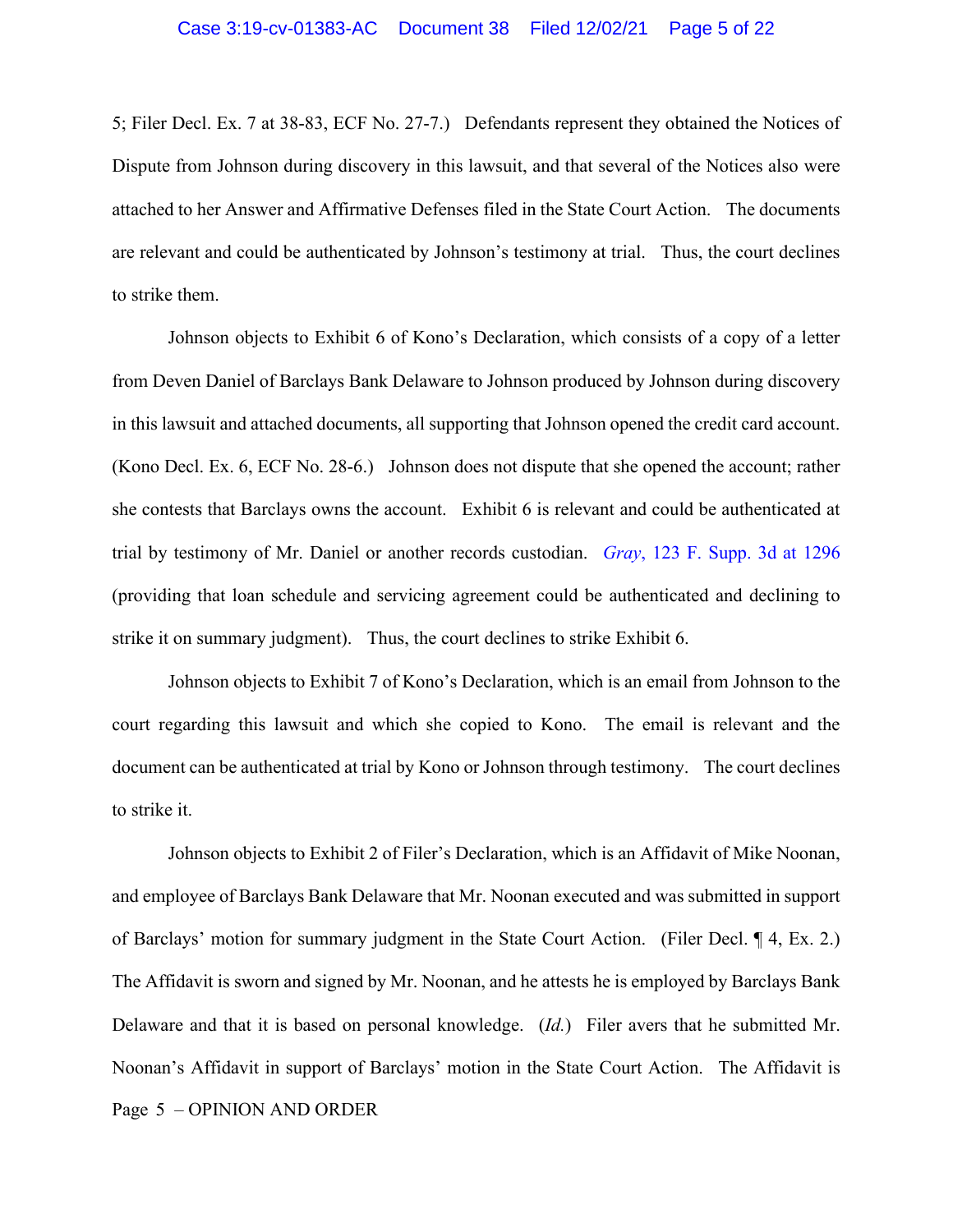# Case 3:19-cv-01383-AC Document 38 Filed 12/02/21 Page 6 of 22

relevant and would be admissible at trial with proper authentication or testimony by Mr. Noonan; the court declines to strike it.

Johnson objects to Exhibit 3 of Filer's Declaration, which is a partially redacted "History Report" from Suttell's files concerning Johnson. (Filer Decl. Ex. 3 at 1, ECF No. 27-3.) Filer attests that the unredacted portion shows that a demand letter was sent by a person with the initials IMG, consistent with Suttell's typical business practice, and that he is familiar with its business practices. (*Id.*) Johnson also objects to Exhibit 4 of Filer's Declaration, which is a demand letter dated January 21, 2019, sent by Suttell to Johnson. (Filer Decl. Ex. 4, ECF No. 27-4.) The court concludes that the documents are relevant, that Filer or a records custodian could authenticate the documents at trial, and that they would be admissible at trial with such authentication. The court declines to strike them. (*Id.*)

Johnson objects to Exhibits 5, and 8 through 11 of Filer's Declaration, which are copies of various filings in in the State Court Action filed by Barclays Bank Delaware against Johnson in Washington County Circuit Court, Case No. 19CV12250. (Filer Decl. Ex. 5.) Johnson's objections are unfounded. Exhibits 5, and 8-11 are public records of which the court may take judicial notice. *See* FED. R. EVID. 201(b); *Landaker*, 2012 WL 6025741, at \*3 (noting that court may take judicial notice of public documents on summary judgment motion involving FDCPA claims). The court does not consider or take as true disputed facts in the public documents. Thus, the court declines to strike Exhibits 5, and 8-11.

Johnson objects to Exhibit 6 of Filer's Declaration, which is a copy of the Barclaycard Visa with Apple Rewards credit card application that Filer obtained from Suttell's client file that he reviewed prior to filing the State Court Action complaint. (Filer Decl. ¶ 8.) Exhibit 6 to Filer's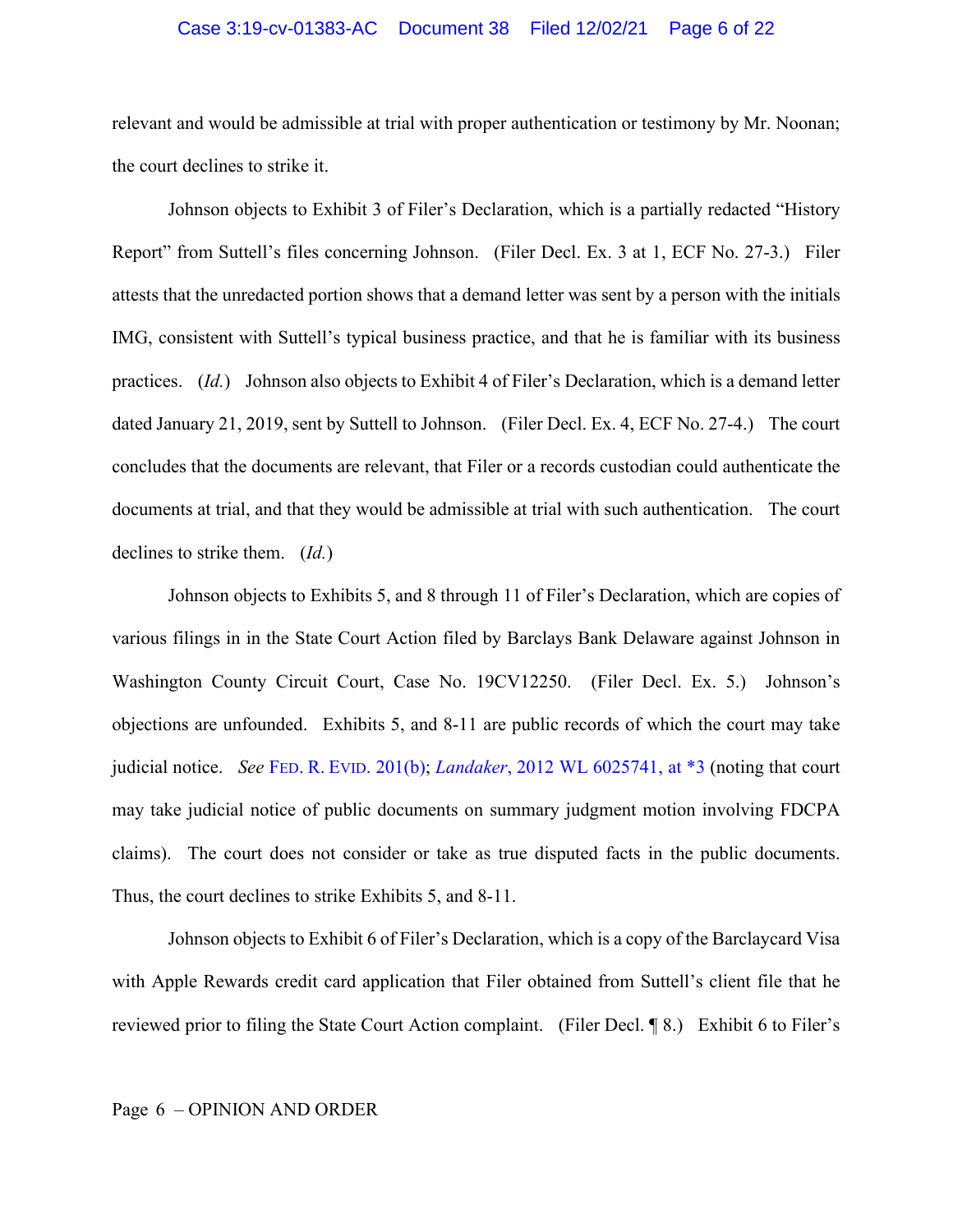# Case 3:19-cv-01383-AC Document 38 Filed 12/02/21 Page 7 of 22

Declaration is identical to Exhibit 6 of Kono's Declaration. As noted, it is relevant and would be admissible with proper authentication from a records custodian. The court declines to strike it.

To the extent that Johnson objects to certain factual statements in Kono's and Filer's Declarations, which she characterizes as "misleading" and "assumes facts not in evidence," or contends that Kono and Filer engaged in improper or untrustworthy conduct, her arguments are without merit. (Pl.'s Am. Opp'n at 12-13, 15-16.) The court has carefully reviewed the evidence and arguments of the parties and concludes her arguments are wholly unsupported by fact or law. Johnson's baseless objections are summarily rejected.

In short, Johnson's objections to the Declaration of Kono and Filer and the attached Exhibits are without merit and are OVERRULED. The court declines to strike any of the exhibits.

# *Factual Background<sup>2</sup>*

# I. Defendants

Suttell is a law firm based in Bellevue, Washington and is registered to conduct business in Oregon and other jurisdictions. (Decl. Nicholas Filer ("Filer Decl.") ¶ 2, ECF No. 27.) Suttell frequently represents clients in connection with efforts to collect on outstanding debts. (*Id.*) Filer is an attorney in the Suttell firm, and he filed an action in Washington County Circuit Court against Johnson to collect credit card debt, entitled *Barclays Bank Delaware v. Amanda B. Johnson*, Case No. 19CV12250 ("State Court Action").

# II. Plaintiff Obtained Credit Card from BBD

 $2\degree$  The court construes the facts and evidence in the light most favorable to Johnson as the nonmoving party. *Matsushita Elec. Indus. Co., Ltd. v. Zenith Radio Corp.*, 475 U.S. 574, 587-88 (1986) (providing that on summary judgment, the court draws all inferences and views all evidence in the light most favorable to the nonmoving party).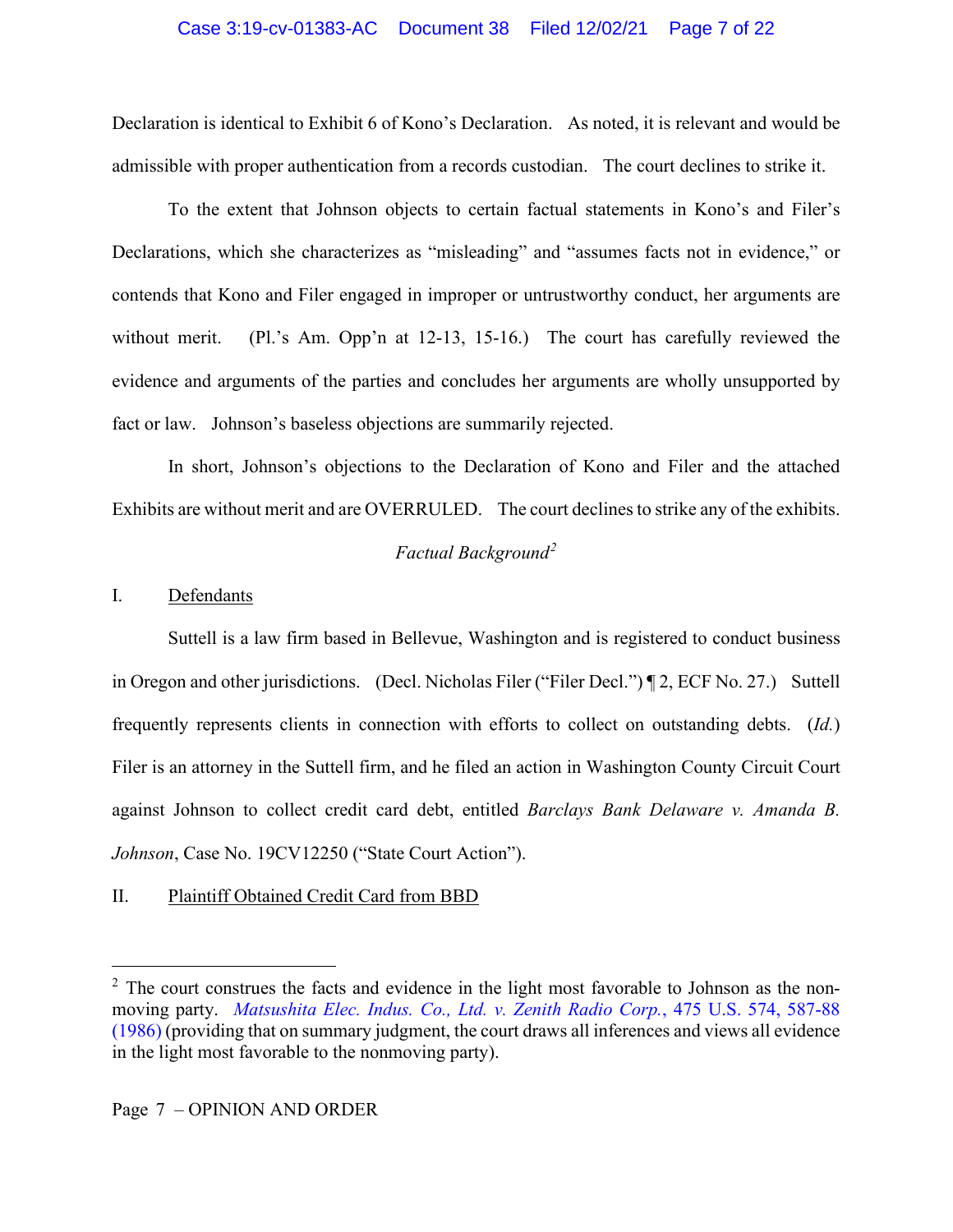Johnson opened a credit card account ending in 6576 (the "account") with Barclays Bank Delaware ("Barclays" or "BBD") in 2015. (Decl. Kevin H. Kono ("Kono Decl.") Ex. 6, ECF No. 28-6; Filer Decl. Ex. 6, ECF No. 27-6.) The credit card application was completed electronically and provides that it is "Barclaycard Visa with Apple Rewards." (*Id.*) Plaintiff used her card to make purchases from 2015 through approximately June 2018. (Decl. Nicholas Filer ("Filer Decl."), Ex. 1 at 2-160, ECF No. 27-1.) Barclays sent monthly statements, entitled "Barclaycard Visa with Apple Rewards Statement" ("Statement" or "Statements"), to Johnson. (*Id.*) Each Statement reflects typical credit card billing information, including Johnson's name, address, purchase and payment activity, account number, interest rate, and minimum payment amount. (*See, e.g., Id.* at 1-3.) Each statement also contains "Important Information" that includes "Your credit card is issued by Barclays Bank Delaware" and where to obtain additional information if the card is lost or stolen, where to mail payments, how interest is accrued, how to notify a credit bureau of a dispute, and how to report mistakes on the statement. (*See, e.g., id.* at 4-5.) From 2015 to August 2016, Johnson's mailing address on the account is Walker Avenue in Ontario, California. (*Id.* at 1, 41.) From September 2016 to December 2018, Johnson's mailing address on the account is 135th Avenue in Beaverton, Oregon. (*Id.* at 46, 184.) From 2015 through June 2018, Johnson made regular, timely payments on her credit card account. (*Id.* at 1-184.) In June 2018, Johnson stopped making payments on the credit card account. (*Id.* at 154.) As of December 12, 2018, Johnson owed \$12,941.09. (*Id.* at 184.) The credit card account number did not change.

Page 8 – OPINION AND ORDER On June 1, 2018, Johnson sent a "Notice of Dispute" to James Edward Staley, Tushar Morzaria, and Bob Hoyt at Barclays Bank PLC in London, England. (Kono Decl. Ex. 5 at 1, 7, 13, ECF No. 28-5.) In that Notice of Dispute, Johnson contends that she disputes that she owes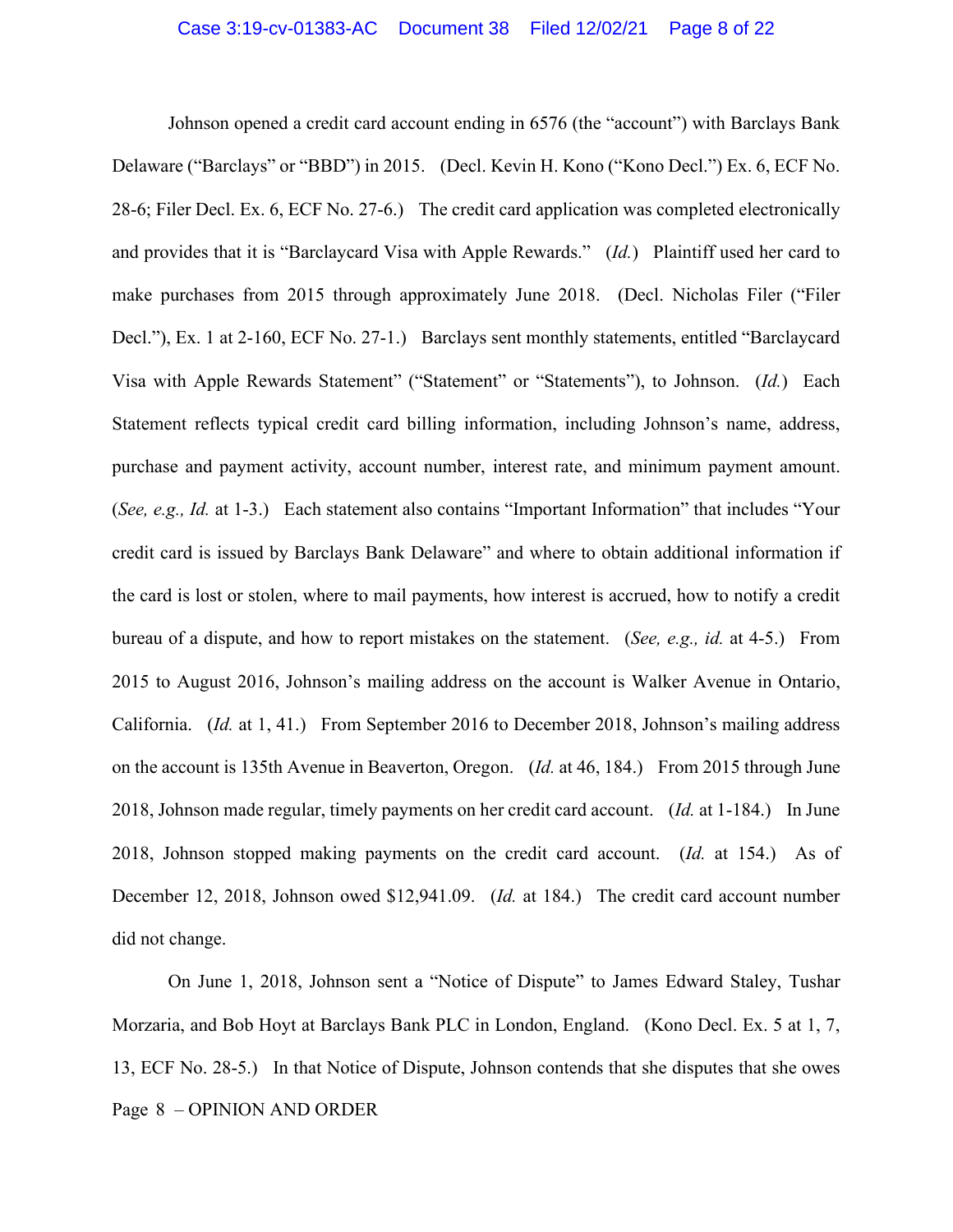### Case 3:19-cv-01383-AC Document 38 Filed 12/02/21 Page 9 of 22

the debt and that Barclays Bank PLC is in breach of their agreement because "Barclays Bank PLC has not used any of their own capital, funds, money or money equivalents to pay for any charges on the alleged account" and that it "received 'something-for-nothing'" by using her funds to make charges on the account while retaining her payments. (*Id.* at 1-2, 7-8, 13-14.) Johnson's Notice further contended that Barclays Bank PLC receives a payoff from insurance when accounts are ninety days or more overdue. (*Id.* at 2, 8, 14.) The Notice further insists that Barclays Bank PLC has violated the FDCPA and instructs Staley, Morzaria, and Hoyt or their staff to "verify" and "validate" her account by signing an enclosed Affidavit. (*Id.* at 2-3, 6, 8-9, 12, 14-15, 18.) The Affidavit provides that Barclays Bank PLC does not follow generally accepted accounting principles; it used its own money to purchase the loan agreement from the cardholder; it did not accept money from the cardholder to make purchases; that it does not receive a payoff from insurance for delinquent accounts; and that it transferred the account with full knowledge of all parties. (*Id.* at 6, 12, 18.)

Page 9 – OPINION AND ORDER On June 26, 2018, Deven Daniel, from Barclays Office of the President responded by letter to Johnson. (Kono Decl. Ex. 6, ECF No. 28-6.) In the letter, Daniel informed Johnson that her account is handled by Barclays, that future correspondence should be sent to the Wilmington, Delaware address, and that he understood she was inquiring about the debt on her "Barclaycard Visa with Apple Rewards account." (*Id.* at 1.) Daniel explained that he investigated her account and confirmed that the account was opened in September 2015, and was used for purchases through May 2018, and that she had last made a payment on the account on May 10, 2018. (*Id.*) Daniel confirmed that credit reporting agencies did not reflect any disputes at the time, and that he was "adding a notice to the consumer credit reporting agencies that the information is disputed by you." (*Id.*) Daniel further confirmed the name, address, phone number, and personal information used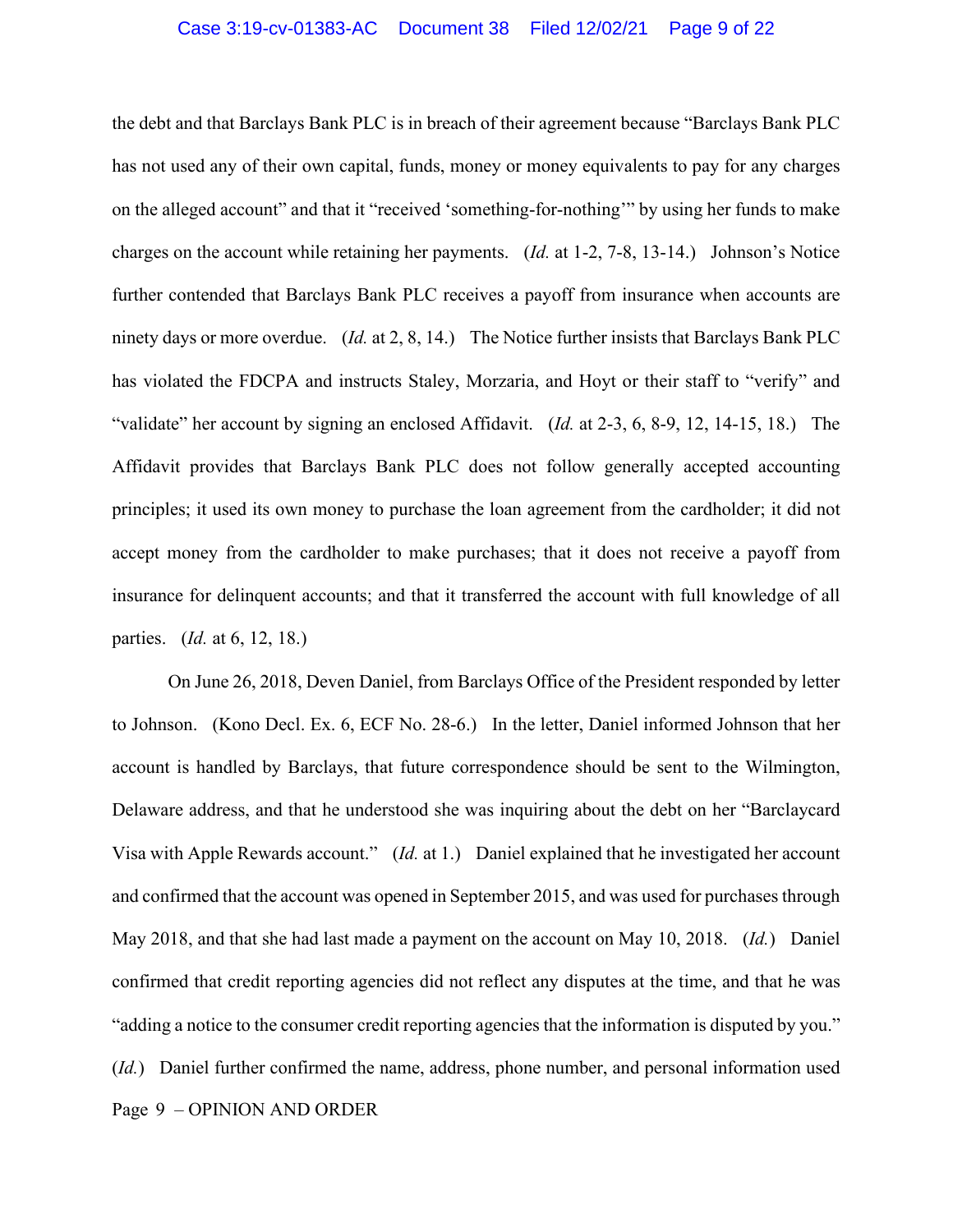# Case 3:19-cv-01383-AC Document 38 Filed 12/02/21 Page 10 of 22

to open the account with public records, and that in March 2017, an inbound call from the home phone number on file to confirm transactions verified to information on the account. (*Id.*) Daniel stated that based on his investigation, Barclays "believe[s] the account is valid." (*Id.*) Daniel enclosed a copy of the credit card application and indicated that phone calls attempting to collect on past due amounts would no longer be made. (*Id.* at 2.)

On June 30, 2018, Johnson sent substantially similar Notices of Dispute as the June 1 Notice to Staley, Morzaria, and Hoyt addressed to Barclays Bank PLC in London, England, seeking "verification" of her debt and requesting they sign the same Affidavit. (Kono Decl. Ex. 5 at 19, 25, 31.) On July 13, 2018 and September 30, 2018, Johnson again sent Notices of Dispute to Staley, Morzaria, and Hoyt addressed to Barclays Bank PLC in Wilmington, Delaware, again seeking verification of the debt and enclosing the Affidavit. (*Id.* at 37, 43,49; Filer Decl. Ex. 7 at 53.)

Johnson submitted a change of address form to the United States Postal Service on December 22, 2018. (Kono Decl. Ex. 8.)

 $\frac{1}{1}$ 

 $\frac{1}{1}$ 

# Page 10 – OPINION AND ORDER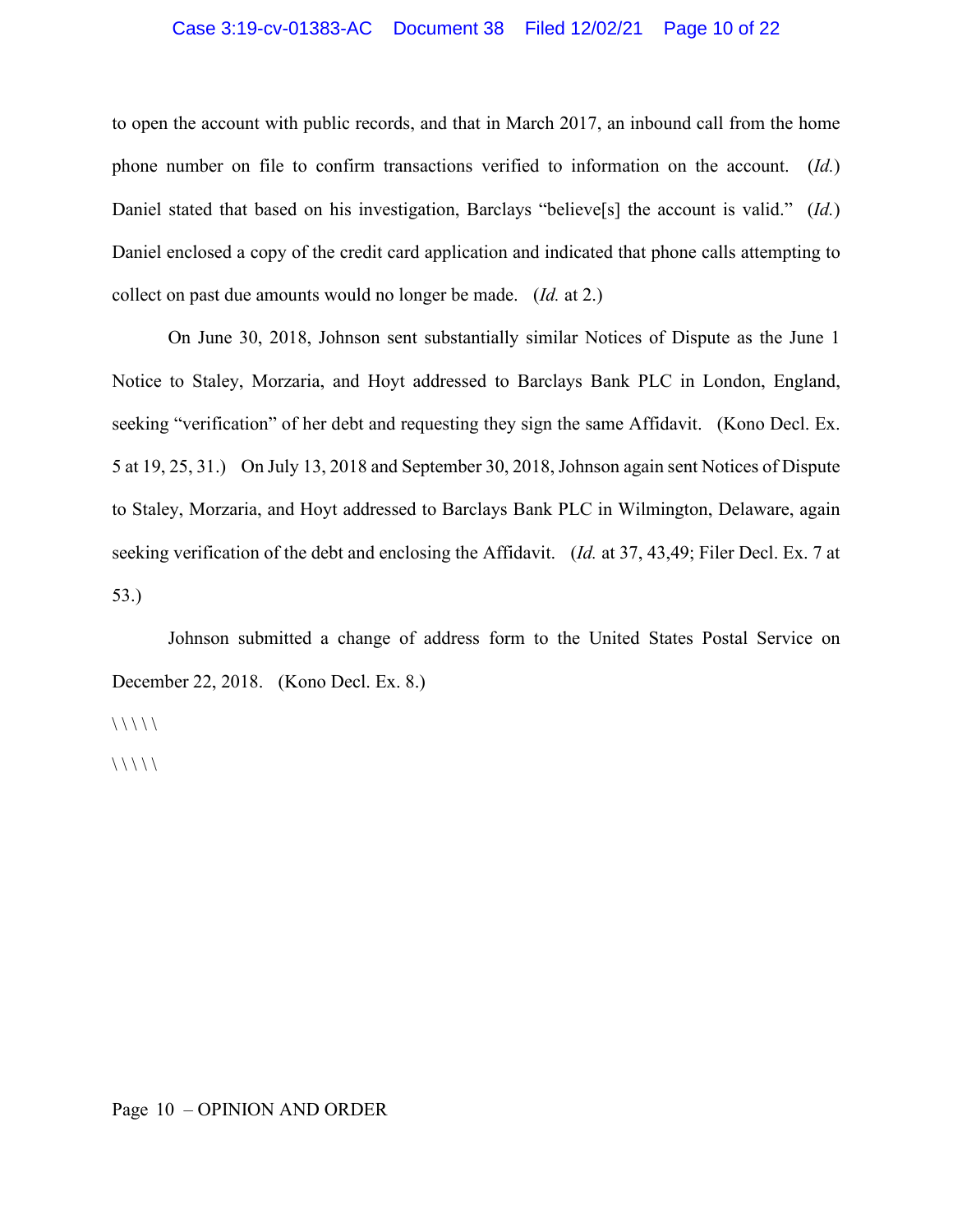#### III. State Court Action

On January 22, 2019, Suttell sent Plaintiff a demand letter on behalf of its client Barclays regarding the account. (Filer Decl. Ex. 4.) The letter, sent to the address on the account, explains that Suttell had been retained by Barclays in connection with the account, that the communication is from a debt collector, and that unless she disputed the validity of the debt within thirty days, it would presume the debt is valid. (*Id.*) Suttell did not receive a response to the letter from Johnson. (*Id*.)

On February 20, 2019, Johnson again sent a "Notices of Dispute" to Staley, Morzaria, and Hoyt address to Barclays Bank PLC in Wilmington Delaware. (Filer Decl. Ex. 7 at 38, 43, 48.) In the Notices, Johnson does not acknowledge the demand letter and repeats her assertions that the debt is disputed because Barclays used its own used its own capital and that it "did not perform under the agreement and risked nothing of value." (*Id.*) And, like the other Notices, Johnson seeks to have Staley, Morzaria, and Hoyt sign Affidavits attesting that Barclays does not use proper accounting principles, it receives an insurance payout for delinquent accounts, and it transferred the account. (*Id.* at 41, 46, 51.) The February 20, 2019 Notices reflect a new return address, showing that Johnson moved from 135th Avenue to Teal Boulevard in Beaverton, Oregon. (*Compare Id.* at 38 (listing Teal Boulevard) *with id.* at 53 (listing 135th Avenue).)

On March 15, 2019, Filer, working for Suttell and on behalf of Barclays, filed the State Court Action against Johnson seeking a judgment of \$12,941.09 plus costs. (Filer Decl. Ex. 5.) Barclays asserted claims for breach of contract and action on the account. (*Id.* at 1-2.) In the State Court Action complaint, Barclays alleged that Johnson applied for and received a credit card ending in digits 6576, used the card to make purchases, and subsequently stopped making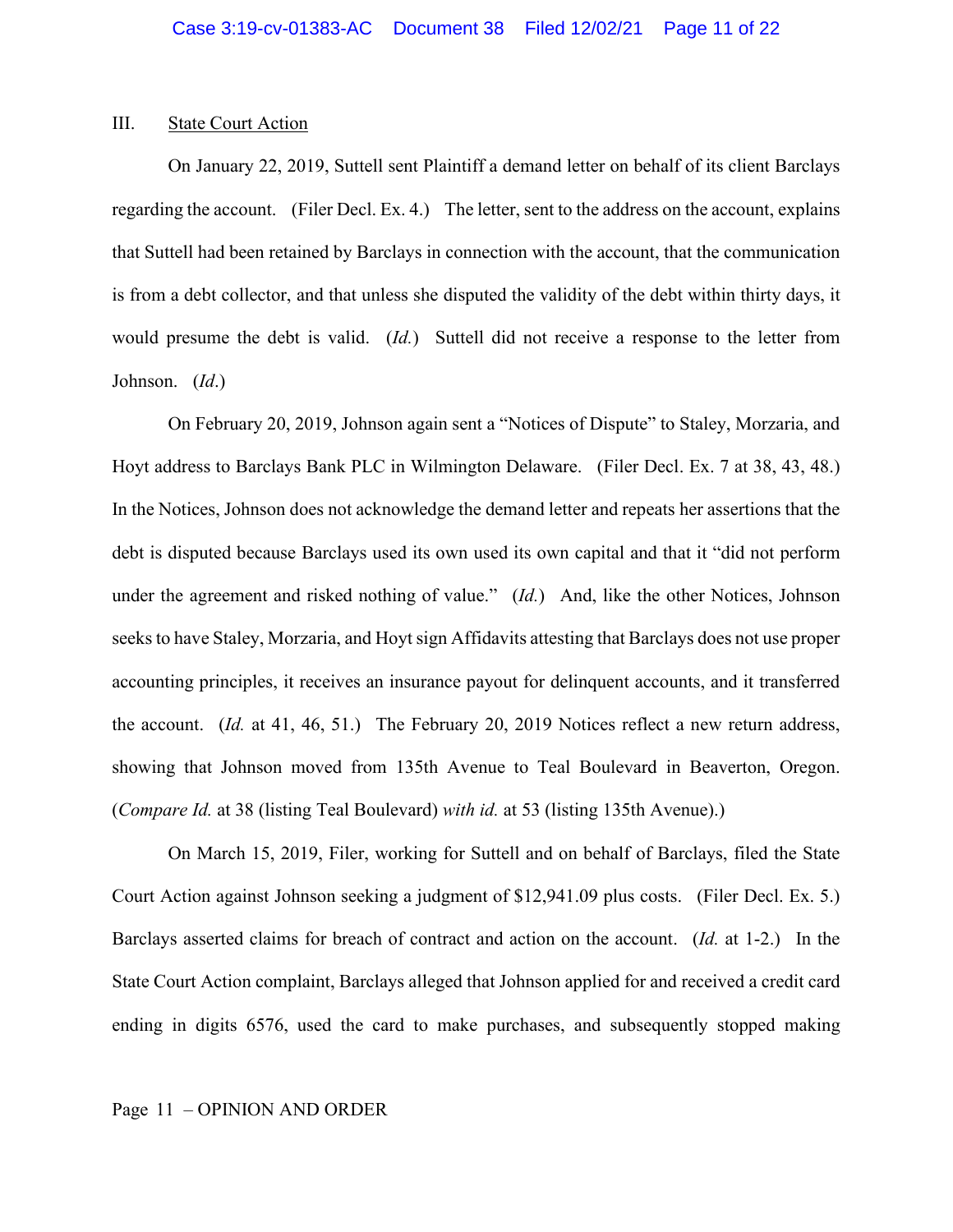payments. (*Id.* at 2.) Barclays alleged that the account was charged off, that Johnson owed \$12,941.09, that periodic statements were provided to Johnson, and that:

More than 30 days prior to the filing of this Complaint, [Barclays], through its attorneys, made demand upon [Johnson] to pay the balance due and owing. [Johnson] has failed or refused to pay the balance due and owing.

(*Id.* at 2.) The State Court Action complaint also asserted that Johnson made charges on the account in the amounts set out in the periodic monthly statements, that she made monthly payments without objection, and ceased making monthly payments, thereby defaulting on the account. (*Id.* at 3.) On May 3, 2019, Johnson filed an Answer in which she denied the breach of contract and account stated claims, and asserted counterclaims alleging Barclays violated the Fair Credit Reporting Act, 15 U.S.C.  $\S$  1681s-2(b), and the Truth in Lending Act, 12 U.S.C.  $\S$  226.17(a)(1), Regulation Z. (Filer Decl. Ex. 7 at 1-35.) The State Court Action was referred to mandatory arbitration. Johnson failed to appear for the arbitration on September 13, 2019, and the arbitrator entered an award for Barclays. (Filer Decl. Ex. 8.) Johnson appealed the arbitrator's award. (Filer Decl. Ex. 9.)

Page 12 – OPINION AND ORDER The State Court Action was set for trial on February 6, 2020. On behalf of Barclays, Defendants filed a motion for summary judgment and a motion to dismiss the counterclaims, which were heard on the scheduled trial date. (Filer Decl. ¶ 12.) Johnson filed a response to Barclays' summary judgment motion, contending that Barclays' motion failed to comply with Oregon Rule of Civil Procedure 47 because it was not filed more than sixty days in advance of the trial date. (Pl.'s Am. Opp'n Defs. Mot. Summ. J. ("Pl.'s Am. Opp'n") Ex. C at 1-2, ECF No. 34 at 25-26.) At the hearing, Filer requested that the trial be set over because Barclays did not have a witness available. (Pl.'s Am. Opp'n Ex. B.) Washington County Circuit Court Judge Eric Butterfield denied Barclays' request to set the trial over, denied Barclays' summary judgment motion, granted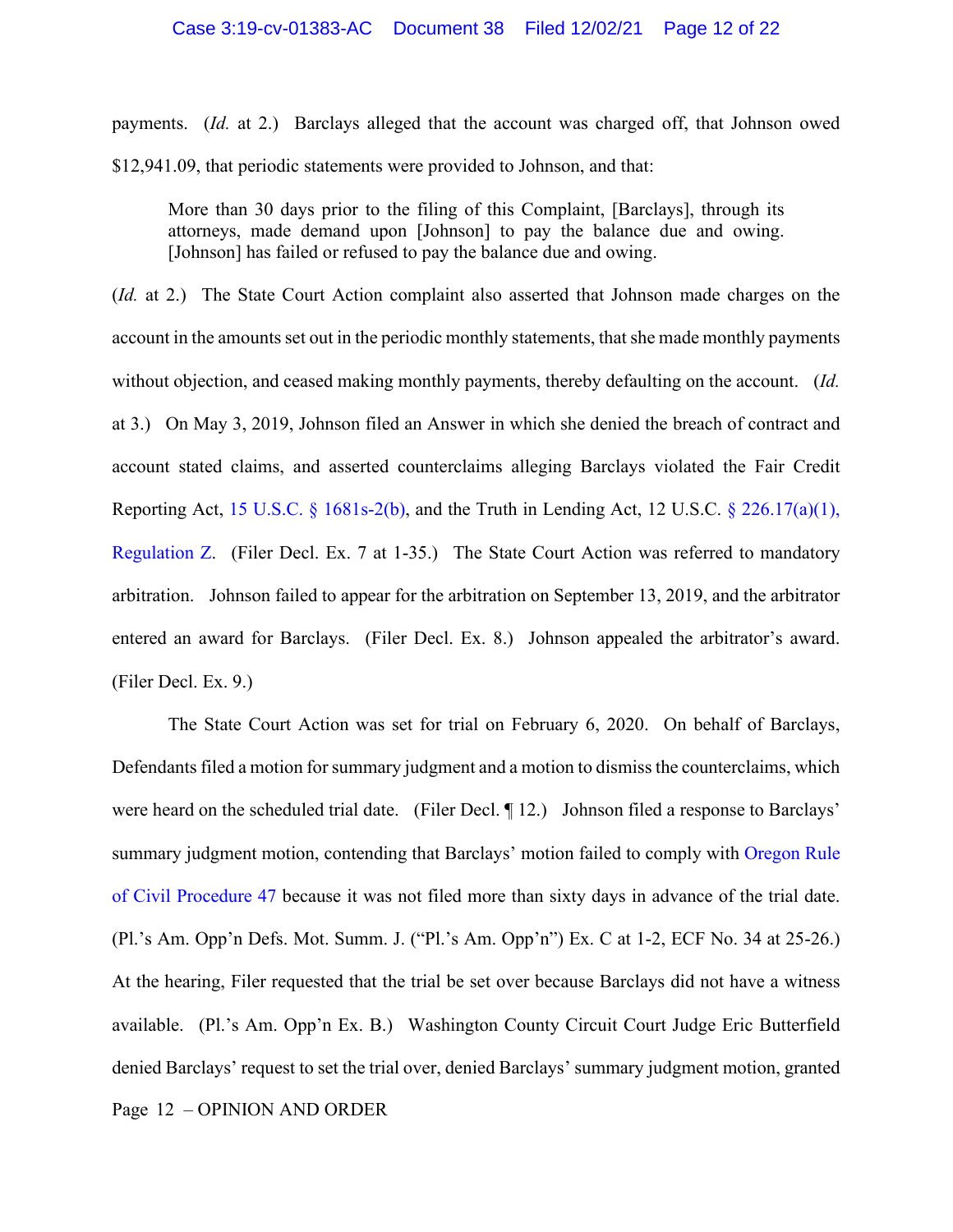## Case 3:19-cv-01383-AC Document 38 Filed 12/02/21 Page 13 of 22

Barclays' motion to dismiss Johnson's counterclaims, and dismissed the case with prejudice. (Filer Decl. Exs. 10-11.)

#### IV. The Instant Lawsuit

On August 29, 2019, Johnson filed the instant lawsuit alleging three counts of FDCPA violations against Defendants. Defendants move for summary judgment, contending that Johnson has failed to create a genuine issue of fact on any of the asserted FDCPA violations. (Defs.' Mot. Summ. J., ECF No. 26.) Plaintiff has filed responses and submitted evidence, and she challenges the evidence submitted by Defendants. (Pl.'s Opp'n, ECF No. 30; Pl.'s Opp'n, ECF No. 31; Pl.'s Am. Opp'n, ECF No. 34.) Defendants have filed a Reply. (Defs.' Reply, ECF No. 36.)

#### *Legal Standard*

Summary judgment is appropriate when "there is no genuine dispute as to any material fact and the movant is entitled to judgment as a matter of law." FED. R. CIV. P. 56(a). A party seeking summary judgment bears the burden of establishing the absence of a genuine issue of material fact. *Celotex v. Catrett*, 477 U.S. 317, 323 (1986). If the moving party demonstrates no issue of material fact exists, the nonmoving party must go beyond the pleadings and identify facts which show a genuine issue for trial. *Id.* at 324. A party cannot defeat a summary judgment motion by relying on the allegations set forth in the complaint, unsupported conjecture, or conclusory statements. *Hernandez v. Spacelabs Med., Inc.*, 343 F.3d 1107, 1112 (9th Cir. 2003). Summary judgment thus should be entered against "a party who fails to make a showing sufficient to establish the existence of an element essential to that party's case, and on which that party will bear the burden of proof at trial." *Celotex*, 477 U.S. at 322.

Page 13 – OPINION AND ORDER In determining whether to grant summary judgment, the court must view the evidence in the light most favorable to the nonmoving party. *Curley v. City of N. Las Vegas*, 772 F.3d 629,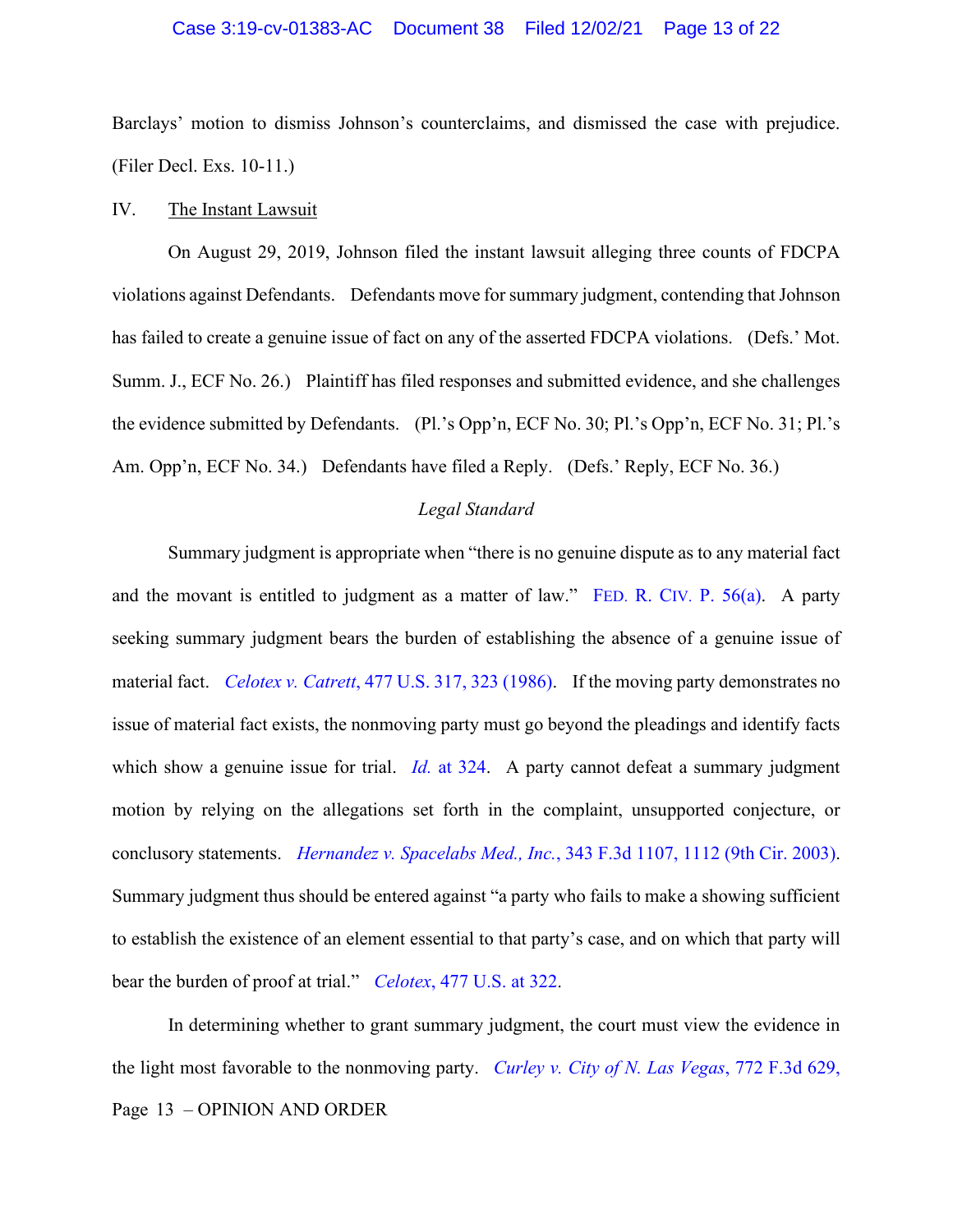631 (9th Cir. 2014); *Hernandez*, 343 F.3d at 1112. All reasonable doubt as to the existence of a genuine issue of fact should be resolved against the moving party. *Hector v. Wiens*, 533 F.2d 429, 432 (9th Cir. 1976). However, deference to the nonmoving party has limits. The nonmoving party must set forth "specific facts showing a genuine issue for trial." FED. R. CIV. P. 56(e) (emphasis added). The "mere existence of a scintilla of evidence in support of the plaintiff's position [is] insufficient." *Anderson v. Liberty Lobby, Inc.*, 477 U.S. 242, 252 (1986). Therefore, where "the record taken as a whole could not lead a rational trier of fact to find for the nonmoving party, there is no genuine issue for trial." *Matsushita Elec. Indus. Co., Ltd. v. Zenith Radio Corp.*, 475 U.S. 574, 587 (1986) (internal quotation marks omitted).

### *Discussion*

# I. Johnson's Claims

Page 14 – OPINION AND ORDER Johnson contends that Defendants violated the FDCPA in three ways: (1) by falsely representing in the State Court Action complaint that they sent Johnson the January 21, 2019 demand letter, violating § 1962e(2)(A); (2) by falsely stating they sent Johnson the demand letter, and failing to conduct an adequate investigation prior to commencing the State Court Action when they knew Johnson disputed the debt, violating  $\S 1962e(5)$ ; and (3) by falsely stating in the State Court Action that she made charges and payments on the account without objection and that Barclays provided monthly statements, violating § 1962e(10). (Compl. ¶¶ 27, 29, 31-32; Pl.'s Am. Opp'n at 8, 11-12.) Plaintiff seeks statutory damages, fees and costs, and punitive damages. (Compl. at 9.) At bottom, Plaintiff asserts that Defendants violated the FDCPA by failing to apprise her of her "rights under the FDCPA prior to Defendants' initiation" of the State Court Action." (Pl.'s Am. Opp'n at 5.) Johnson also appears to assert that Defendants knew she disputed that Barclays owns the account, and that Defendants did not have a good faith basis for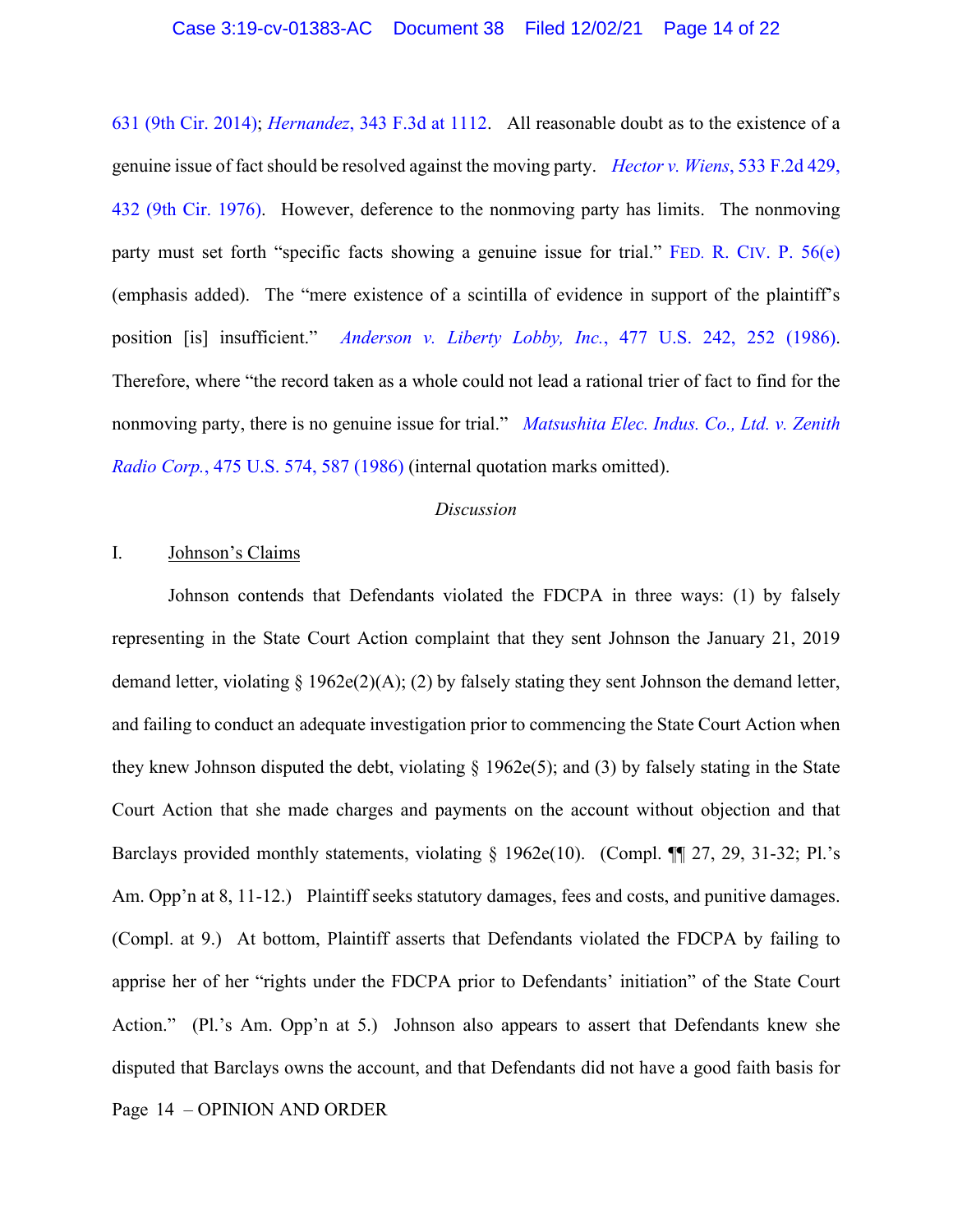#### Case 3:19-cv-01383-AC Document 38 Filed 12/02/21 Page 15 of 22

initiating the State Court Action. Defendants do not contest that they were acting as debt collectors when they sent the January 22, 2019 demand letter and filed the State Court Action.

### I. Relevant FDCPA Provisions

The FDCPA was enacted "to eliminate abusive debt collection practices by debt collectors, to [e]nsure that those debt collectors who refrain from using abusive debt collection practices are not competitively disadvantaged, and to promote consistent State action to protect consumers against debt collection abuses." 15 U.S.C. § 1692(e). Thus, "Congress designed the [FDCPA] to eliminate the recurring problem of debt collectors dunning the wrong person or attempting to collect debts which the consumer has already paid." *Swanson v. S. Or. Credit Serv., Inc.*, 869 F.2d 1222, 1225 (9th Cir. 1998) (internal quotation marks omitted).

Section 1692e generally prohibits debt collectors from "us[ing] any false, deceptive, or misleading representation or means in connection with the collection of any debt." Subsections one through sixteen provide a nonexhaustive list of prohibited conduct. Johnson alleges that Defendants violated subsections  $(2)(A)$ ,  $(5)$ , and  $(10)$ , which prohibit the following acts:

(2) The false representation of  $-$ 

(A) the character, amount, or legal status of any debt;

. . . .

(5) The threat to take any action that cannot legally be taken or that is not intended to be taken.

. . . .

(10) The use of any false representation or deceptive means to collect or attempt to collect any debt or to obtain information concerning a consumer.

15 U.S.C. § 1692e.

#### Page 15 – OPINION AND ORDER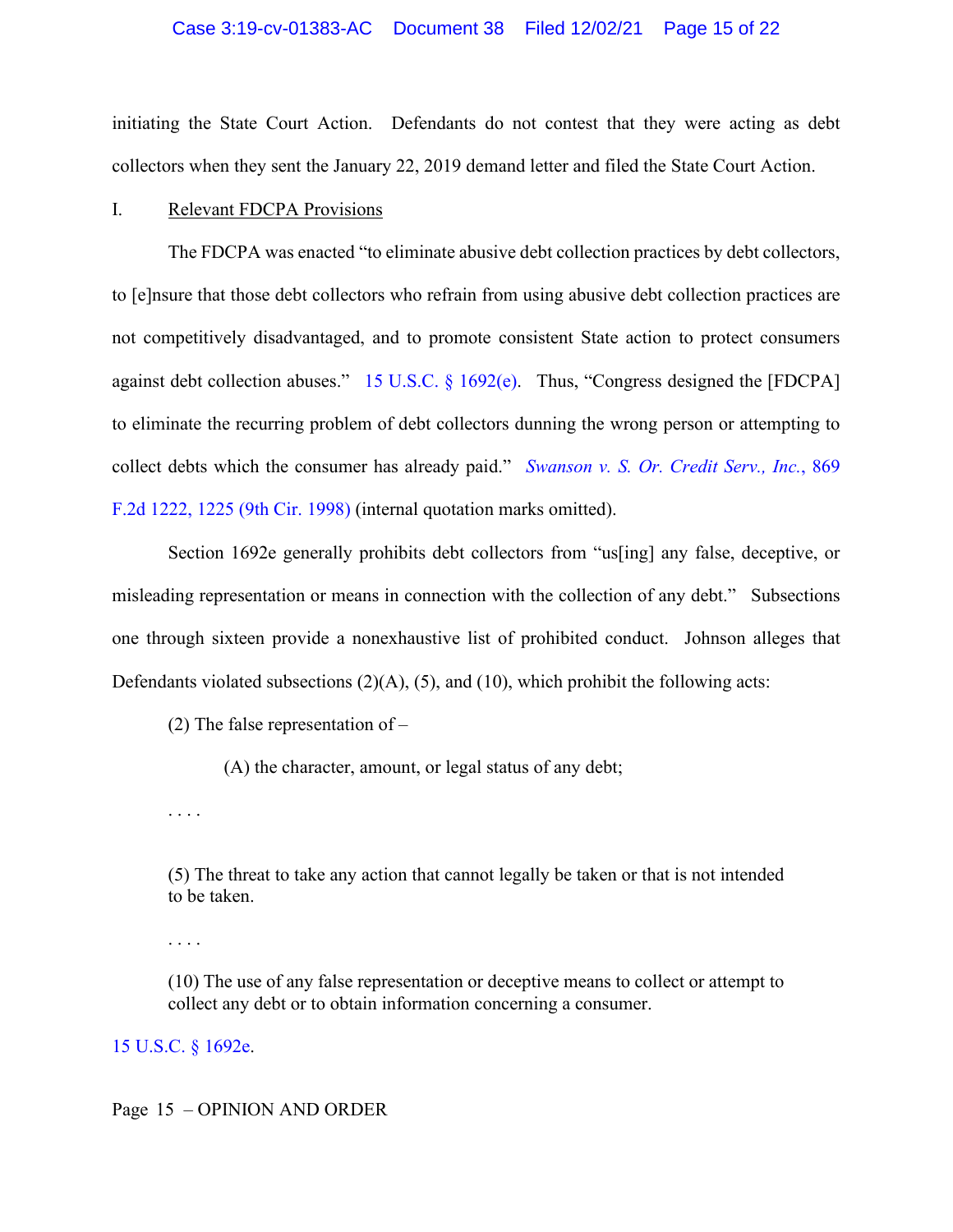### Case 3:19-cv-01383-AC Document 38 Filed 12/02/21 Page 16 of 22

"The FDCPA 'comprehensively regulates the conduct of debt collectors,' and 'is a strict liability statute.'" *Tourgeman v. Collins Fin. Servs., Inc.*, 755 F.3d 1109, 1119 (9th Cir. 2014) (quoting *Gonzales v. Arrow Fin. Servs., LLC*, 660 F.3d 1055, 1060-61 (9th Cir. 2011)); *McCullough v. Johnson, Rodenburg & Lauinger, LLC*, 637 F.3d 939, 948 (9th Cir. 2011) ("[T]he FDCPA is a strict liability statute[.]").

Alleged violations of these provisions are evaluated from the standpoint of the "least sophisticated debtor." *Guerrero v. RJM Acquisitions LLC*, 499 F.3d 926, 934 (9th Cir. 2007). That standard requires an "objective analysis" that considers whether "the least sophisticated debtor would 'likely be misled' by a communication." *Id.* (quoting *Swanson*, 869 F.2d at 1225). The least sophisticated debtor standard requires more than "simply examining whether particular language would deceive or mislead a reasonable debtor" because it is "designed to protect consumers of below average sophistication or intelligence, or those who are uninformed or naive." *Gonzales*, 660 F.3d at 1061-62 (internal quotation marks and citations omitted). "At the same time, the standard 'preserves a quotient of reasonableness and presumes a basic level of understanding and willingness to read with care.'" *Id.* at 1062 (quoting *Rosenau v. Unifund Corp.*, 539 F.3d 218, 221 (3d Cir. 2008)).

 $\frac{1}{1}$ 

 $\frac{1}{1}$ 

 $\frac{1}{1}$ 

# Page 16 – OPINION AND ORDER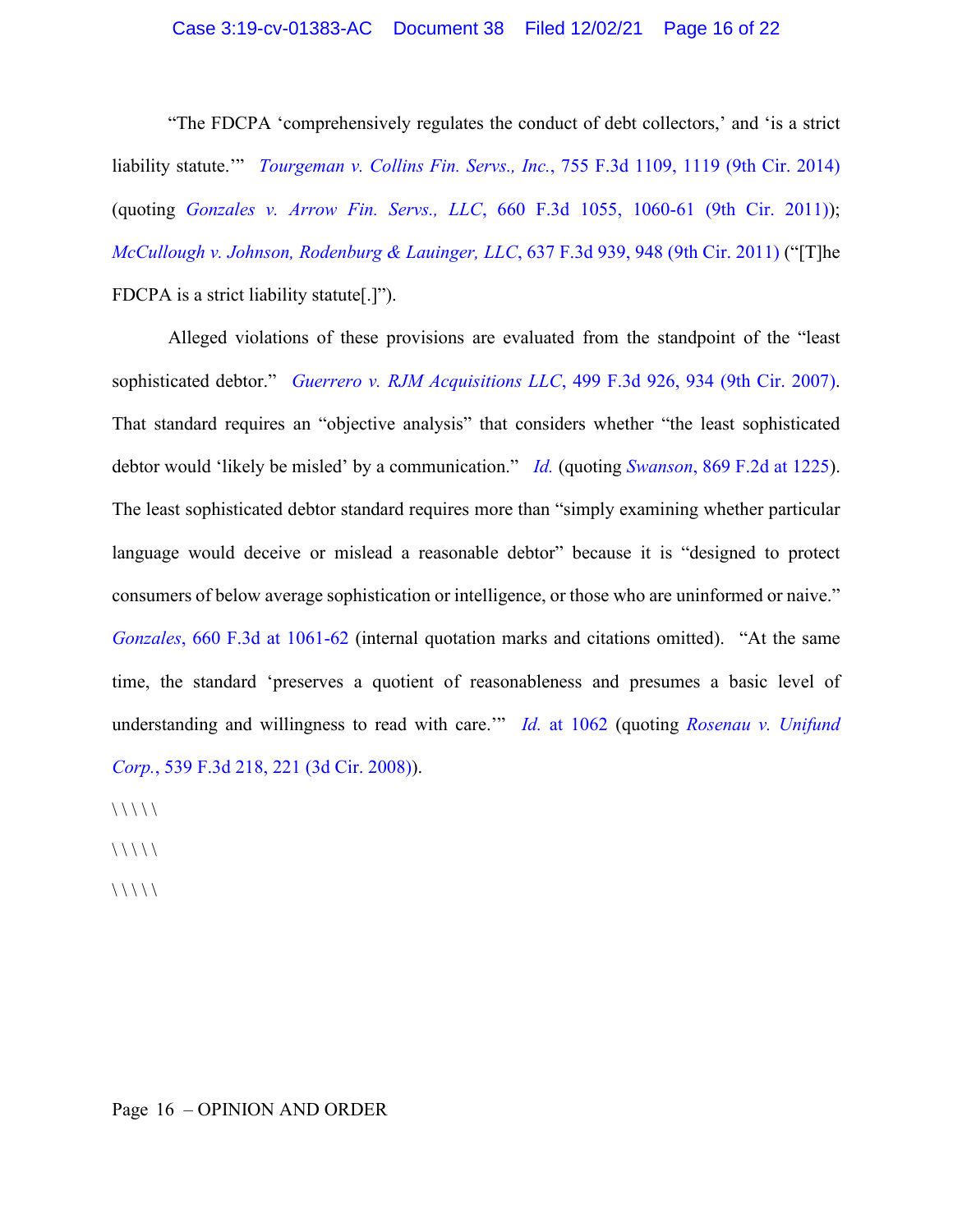#### II. Johnson's Claims Against Defendants

# *A. § 1692e(2)(A)*

Johnson argues that Defendants have violated  $\S 1692e(2)$ (A) by falsely claiming in the State Court Action that they made demand upon her to pay the debt. Johnson contends that because she did not receive the January 22, 2019 demand letter, Defendants' statement that they made demand upon her and that she failed to pay the amount owed is false. Johnson is incorrect.

Under Ninth Circuit law, a  $\S$  1692g(a) notice must be "sent" to consumer by the collector, but the "collector need not establish actual receipt by the debtor." *Mahon v. Credit Bureau of Placer Cnty., Inc.*, 171 F.3d 1197, 1201 (9th Cir. 1999). Rather, under § 1692g(a) and the traditional mailbox rules, letters that are sent utilizing ordinary first class mail and consistent with business practices are presumed received. *Grant v. Unifund CCR Partners*, 842 F. Supp. 2d 1234, 1240 (C.D. Cal. 2012) (granting summary judgment on § 1692g(a) to debt collector where debtor failed to create genuine issue of fact that mailing was not accomplished). To overcome this presumption, "a debtor must prove 'by clear and convincing evidence that the mailing was not, in fact, accomplished.'" *Id.*

Page 17 – OPINION AND ORDER Here, Defendants attest that they sent the demand letter on January 22, 2019, and did so in the manner consistent with their ordinary business practice. (Filer Decl. ¶¶ 5-7.) Defendants also attest that they did not hear from Johnson within 30 days of mailing the demand letter. (*Id.* at ¶ 7.) Viewing the evidence most favorably to Johnson, she fails to rebut the presumption of delivery of the January 22, 2019 demand letter sent to her last known address. The evidence in the record shows that Johnson completed a Change of Address form and that "mail should arrive at your new address within [seven-to-ten] postal business days" after December 20, 2018, the effective forwarding date on the form. (Kono Decl. Ex. 8.) Johnson, however, identifies no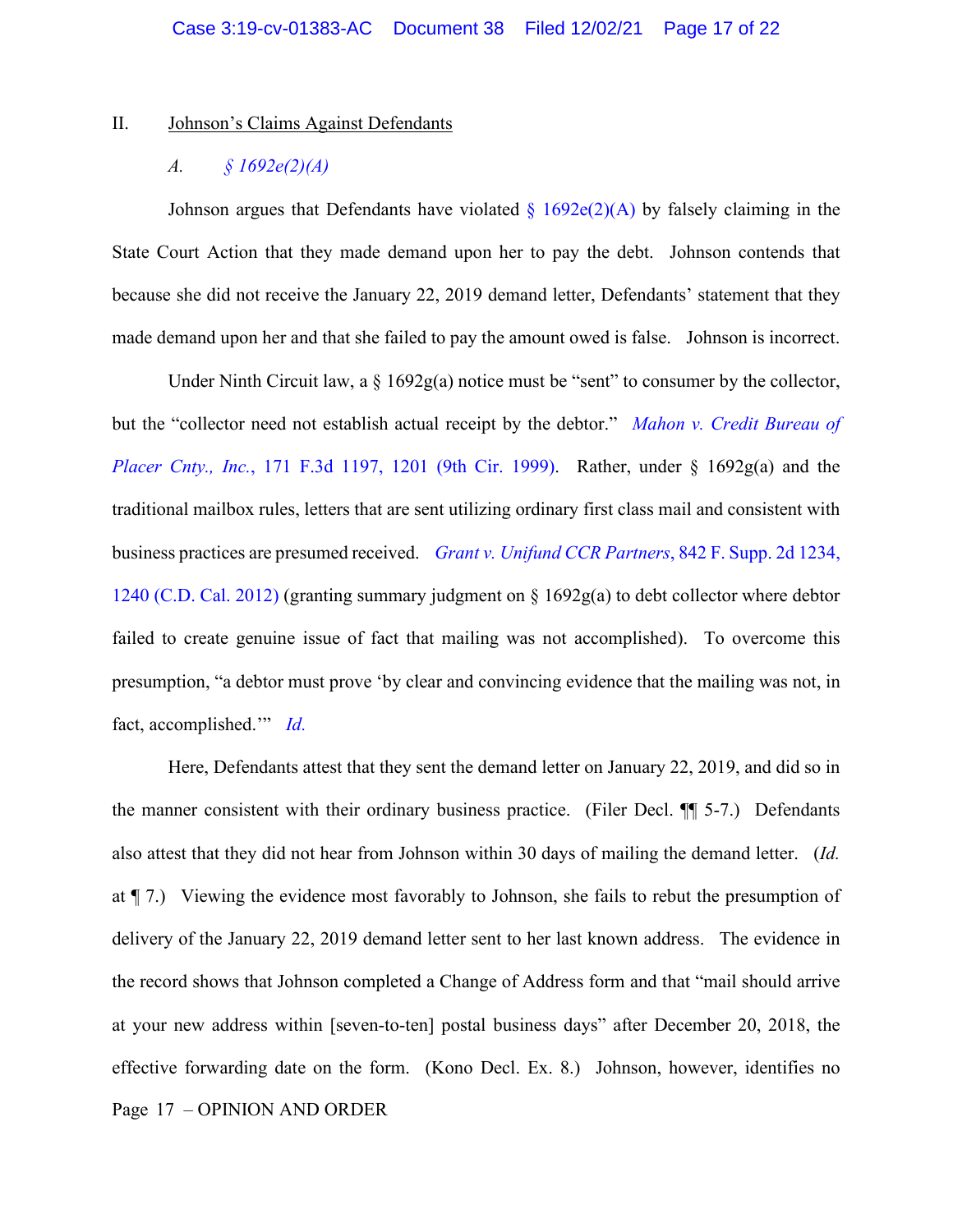### Case 3:19-cv-01383-AC Document 38 Filed 12/02/21 Page 18 of 22

evidence showing that mail sent to her at that address was returned as undeliverable. Thus, Johnson has not produced any evidence, let alone clear and convincing evidence, that the mailing was not accomplished. *Grant*, 842 F. Supp. 2d at 1241; *see also Van Westrienen v. Americontinental Collection Corp.*, 94 F. Supp. 2d 1087, 1096-98 (D. Or. 2000) (granting summary judgment to debt collector where debtor failed to rebut debt collector's evidence that demand letter was mailed following ordinary business practices); and *Mahon*, 171 F.3d at 1201 (holding that  $\S$  "1692(g) requires only that a Notice be 'sent' by a debt collector .... Nowhere does the statute require receipt of the Notice."). Johnson has not rebutted the presumption that the demand letter was sent and has not created a genuine issue of material fact that Defendants made demand on her when they sent the January 22, 2019 demand letter, and thus not demonstrated the statement in the State Court Action to that effect was not false, misleading, or deceptive. Accordingly, Defendants are entitled to summary judgment on Count I.

## *B. § 1692e(5)*

In the Complaint, Johnson contends that Defendants violated  $\S 1692e(5)$  by threatening to take action that could not be taken. In her briefing, Johnson argues that Defendants violated § 1692e(5) because she did not receive the demand letter. (Pl.'s Am. Opp'n at 8.) Johnson also argues that Defendants violated  $\S 1962e(5)$  by failing to conduct an adequate investigation prior to commencing the State Court Action when they knew Johnson disputed the debt. (*Id.*) Finally, Johnson contends that Defendants violated  $\S 1962e(5)$  because there is no evidence that Barclays Bank Delaware, the named plaintiff in the State Court Action, is the creditor on the account. Johnson's arguments fail for three reasons.

Page 18 – OPINION AND ORDER First, Johnson has not identified any action Defendants took or threatened to take that could not legally be taken. As shown above, Defendants were not required to confirm that Johnson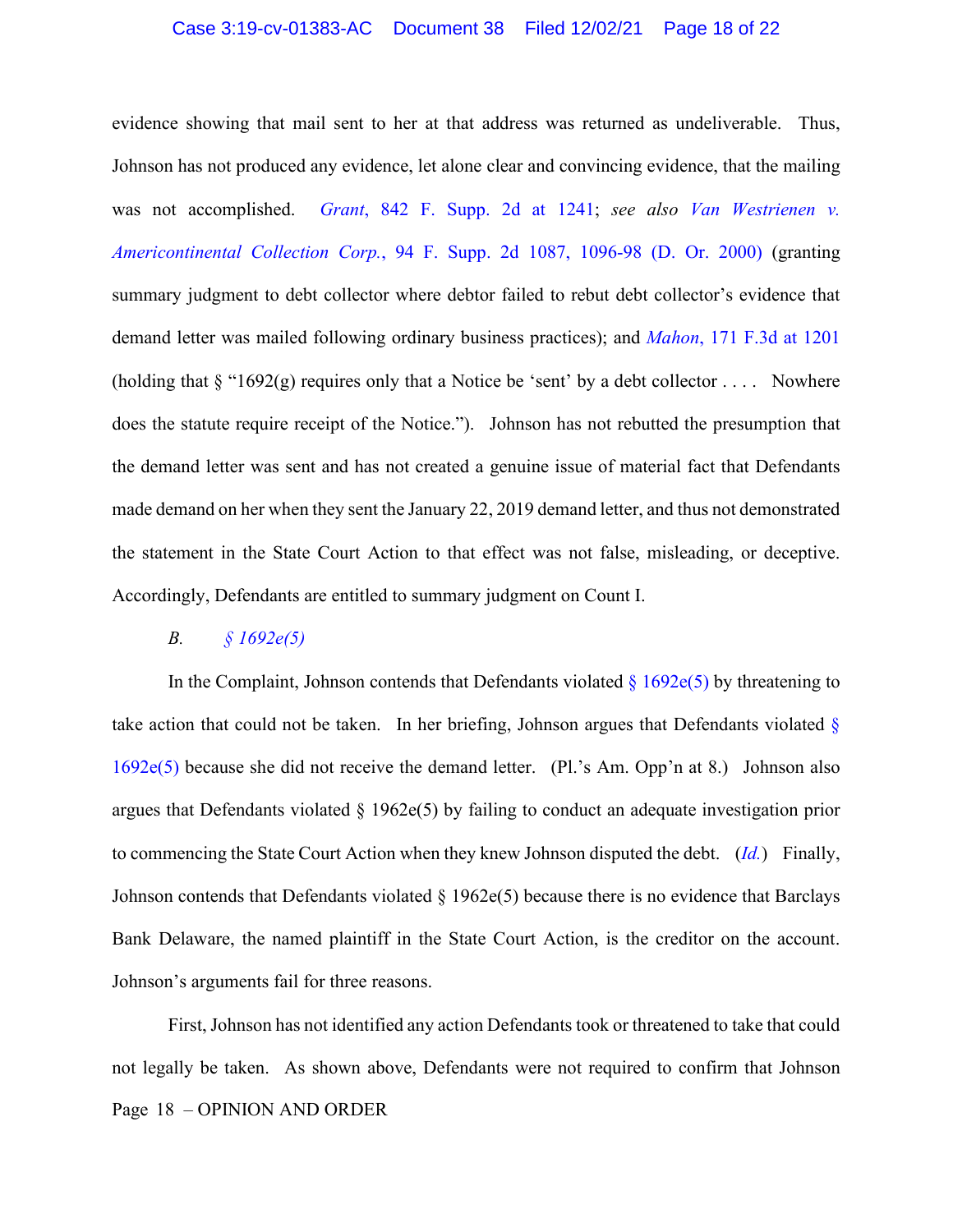received the demand letter as a condition of filing the State Court Action. *Grant*, 842 F. Supp. 2d at 1241.

Second, Defendants were not required to conduct a more thorough investigation into the validity of the debt prior to filing the State Court Action. "The FDCPA does not impose upon the debt collector a duty to independently investigate the claims presented by the alleged debtor." *Blackmon v. Ad Astra Recovery Servs., Inc.*, Case No. 20-cv-800-CAB-JLB, 2021 WL 1541647, at \*5 (S.D. Cal. Apr. 20, 2021) (discussing that under § 1962g, once the debt is confirmed by client, the debt collect does not need to investigate further). Under the FDCPA, within reasonable limits, Suttell and Filer could rely upon information provided by their client that the debt owed has been verified and is owed. *Clark v. Capital Credit & Collection Servs., Inc.*, 460 F.3d 1162, 1174 (9th Cir. 2006) (holding debt collectors are entitled to rely on client statements and do not have independent duty to investigate). Here, Filer attests that he was aware of the "disputes" that Johnson sent to Barclays and that "a review of those communications did not show that [Johnson] disputed that she had made the charges in the amount shown on the statements, or that there was any reason to question the accuracy of the information in the statements." (Filer Decl. ¶ 8.) Johnson fails to create an issue of fact that Filer was required to conduct a more thorough investigation prior to filing the State Court Action.

Page 19 – OPINION AND ORDER Although Johnson sent "Notices of Dispute" to Barclays, those notices did not challenge that she opened the account or was responsible for the charges. The undisputed evidence presented here shows that Johnson opened the account in 2015, and that she regularly made charges on the account for plane tickets, car rentals, purchases at grocery stores, a Zoom subscription, and more. (Kono Decl. Exs. 1.) Defendants have submitted Johnson's bank statements showing that she made payments to Barclays on the account. (Kono Decl. Ex. 2.) Finally, Defendants point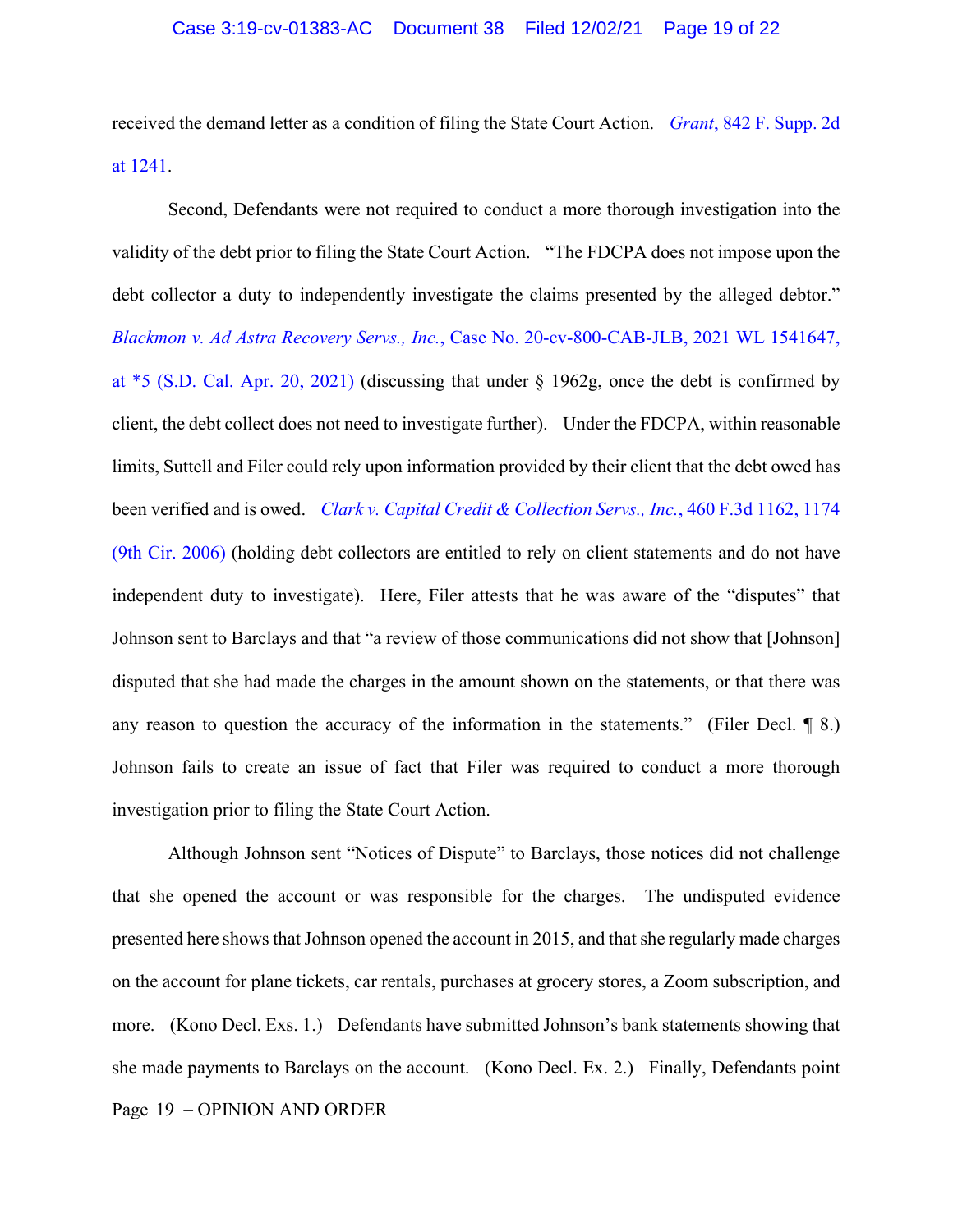### Case 3:19-cv-01383-AC Document 38 Filed 12/02/21 Page 20 of 22

to evidence showing proof of Johnson's purchases with the credit card in her name ending in digits 6576. (Kono Decl. Ex. 3.) Contrary to Johnson's contention, there is no genuine issue of material fact that Suttell or Filer could not reasonably rely on Barclay's verification that Johnson owed the debt when it filed the State Court Action.

And third, Johnson's suggestion that Barclays Bank Delaware was not creditor on the account and thus that Defendants violated§ 1962e(5) by initiating the State Court Action on its behalf, is wholly without merit. The monthly billing statements sent to Johnson clearly identify the card as "Barclaycard Visa with Apple Rewards" and each statement further provides that "Your credit card is issued by Barclays Bank Delaware." (*E.g.,* Kono Decl. Ex. 1 at 4; Filer Decl. Ex. 1 at 9.) Johnson's assertions to the contrary are unsupported by the record.

Accordingly, Johnson fails to create any genuine issue of material fact that Defendants, acting on behalf of their client Barclays, violated  $\S 1692e(5)$  when it initiated the State Court Action. Defendants are entitled to summary judgment on Count II.

# *C. § 1692e(10)*

Johnson argues that Defendants falsely represented in the State Court Action that she made monthly payments without objection. (Pl. Am. Opp'n at 11.) Johnson contends there is no evidence in the record that she made a single payment to Barclays Bank Delaware. (*Id.* at 12.) Johnson contends that beginning June 1, 2018 through February 2019, she sent disputes to Barclays and that Barclays failed to provide her with verification or validation as she requested. (*Id.* at 11-12.) Johnson argues that because Barclays failed to verify the debt, and because the monthly billing statements failed to identify the entity sending them, Defendants lacked standing to sue her on behalf of BBD in state court. (*Id.* at 12.)

#### Page 20 – OPINION AND ORDER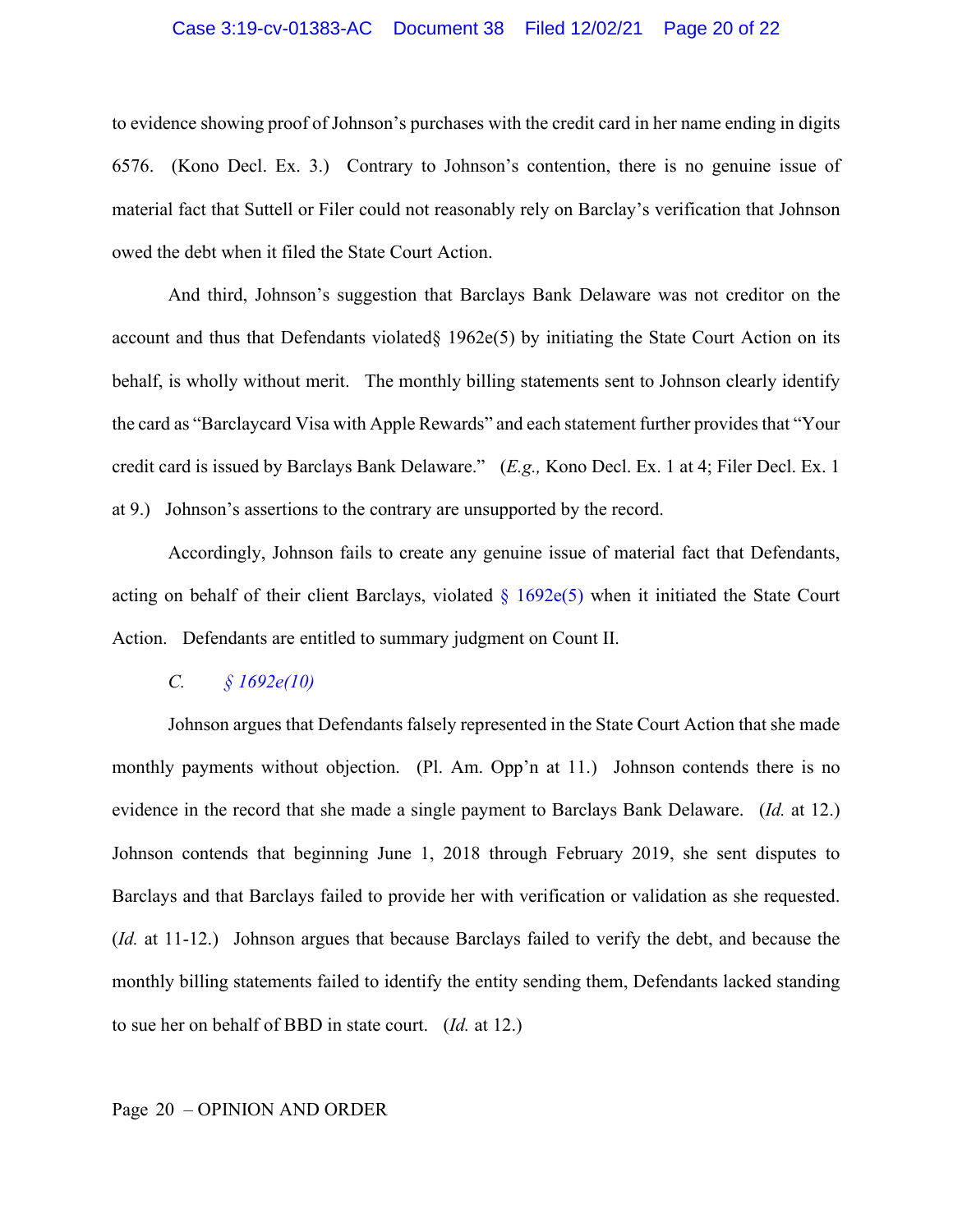### Case 3:19-cv-01383-AC Document 38 Filed 12/02/21 Page 21 of 22

Johnson's argument is premised on her contention that her Barclaycard Visa with Apple Rewards was not owned by Barclays Bank Delaware, but her argument rests pure conjecture, as discussed above. The undisputed evidence convincingly shows that Johnson charged items to the credit card account, she made payments to Barclays from her bank account in a timely manner for a number of years, and that in June of 2018, she ceased making payments. Not only is Johnson's contention that she never made a payment to Barclays wholly unsupported, it is directly disproved by the record.

Johnson's argument that Defendants used deceptive methods or false representations by pursuing the State Court Action on behalf of Barclays is misplaced and speculative. The least sophisticated consumer would recognize that the Barclaycard Visa with Apple Rewards was issued by Barclays Bank Delaware. *See Campbell v. Am. Credit Recovery Servs. Inc.,* Case No. 2:15 cv-09079-ODW-AGR, 2016 WL 3219866, at \*3 (C.D. Cal. June 8, 2016) ("Under the FDCPA it is sufficient to avoid confusion if the debt collector uses the full business name of the creditor, the name under which it usually transacts business, or a commonly-used acronym."); *see also Iadevaio v. LTD Fin. Servs., L.P.*, No. 17-cv-4112 (JFB) (SIL) 2019 WL 4094922, at \*6 (E.D.N.Y. Aug. 29, 2019) (collecting case). Several places on the monthly billing statements identify Barclays Bank Delaware. And, on June 26, 2018, Johnson received a letter response to her Notice of Dispute which plainly stated her card was issued by Barclays Bank Delaware. (Kono Decl. Ex. 6.) In the demand letter, Defendants clearly identified they were attempting to collect the debt on behalf of Barclays Bank Delaware. (Filer Decl. Ex. 4.) Further, Defendants clearly indicated in their state court filings that they were filing the State Court action on behalf of their client, Barclays Bank Delaware. No reasonable debtor would be confused that Barclays Bank Delaware was the full name of the creditor on the account.

Page 21 – OPINION AND ORDER